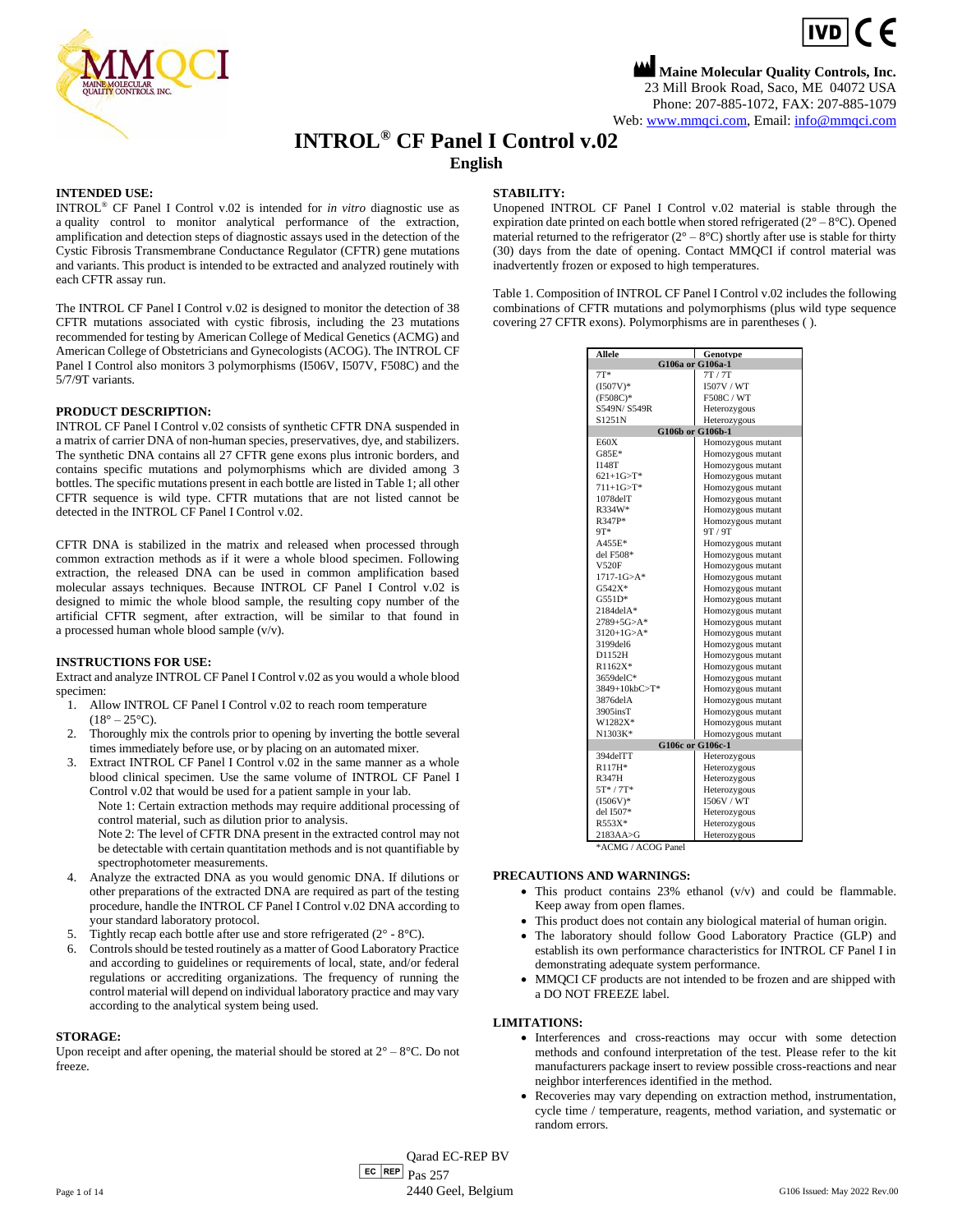

**Maine Molecular Quality Controls, Inc.** 23 Mill Brook Road, Saco, ME 04072 USA Phone: 207-885-1072, FAX: 207-885-1079 Web[: www.mmqci.com,](file://///FS1/Common/Company/CE%20Marking/G106ac/Translation/Translation%20Recieved%200.5.12.2022/www.mmqci.com) Email: [info@mmqci.com](mailto:info@mmqci.com)

 $\epsilon$ 

## **INTROL® CF Panel I Control v.02**

## **English**

### **PERFORMANCE CHARACTERISTICS:**

All INTROL CF Panel I Control v.02 products are tested by an FDA-cleared CFTR mutation detection method before being released for market distribution. Any mutations not tested by the FDA-cleared method are sequenced bidirectionally before product is released. All mutations must be detected.

#### Clinical Evaluation – External Sites:

The clinical study performed at the external sites evaluated reproducibility of INTROL CF Panel I Control material with respect to within run, between run, between sites, between lots, and between methods.

Evaluation using different extraction methods:

| # extraction methods                |          |
|-------------------------------------|----------|
| # laboratories                      |          |
| # successful laboratory extractions | 129      |
| percent successful                  | $96\% *$ |

\*Five laboratories didn't continue after DNA extraction because DNA quantitation method they used indicated that no DNA was extracted/isolated. Considering that the level of synthetic CFTR DNA present in the extracted control may not be detectable with certain quantitation methods, there is a possibility that extractions in these 5 laboratories may have been successful; however, this could not be assessed because the assays were not performed.

INTROL CF Panel I Control v.02 material has been tested using CFTR assays at 10 external sites, 8 of which were clinical laboratories representing intended user. Samples from 11 different manufacturing lots were tested at minimally 3 external sites in at least 3 separate runs. Results are summarized in Table 2.

|  |  | Table 2. External site evaluations. |
|--|--|-------------------------------------|
|  |  |                                     |

| <b>Method</b>                     | <b>Site</b>    | $#$ of<br>Lots         | $#$ of<br><b>Runs</b> | <b>Total</b><br>Calls | % Correct<br>Calls     |
|-----------------------------------|----------------|------------------------|-----------------------|-----------------------|------------------------|
|                                   | 1              | 10                     | 9                     | 223                   | 100%                   |
|                                   | $\overline{c}$ | 3                      | 9                     | 138                   | 100%                   |
| Tag-It <sup>TM</sup>              | 3              | 1                      | 1                     | 6                     | 100%                   |
|                                   | $\overline{4}$ | 1                      | 1                     | 7                     | 100%                   |
|                                   | 5              | 1                      | 1                     | $\overline{4}$        | 100%                   |
| eSensor®                          | 6              | 5                      | 1                     | 30                    | 100%                   |
| Other<br>Amplification<br>methods | 7              | 5                      | 1                     | 38                    | 100%                   |
|                                   | 8              | 3                      | 1                     | 31                    | 100%                   |
|                                   | 9              | 1                      | $\overline{c}$        | 7                     | 100%                   |
|                                   | 10             | 5                      | 40                    | 649                   | 100%                   |
| 6 methods                         |                | $11$ Lots <sup>1</sup> | 66 Runs               | 1133<br>Calls         | 100%<br><b>Correct</b> |

1. Each bottle is processed independently and has its own lot number.

INTROL CF Panel I Control v.02 is protected by patents. It cannot be cloned, sold, or transferred to other laboratories without the explicit written consent of MMQCI.

#### Expected Results:

Expected results with the INTROL CF Panel I Control v.02 using an FDAcleared CFTR assay are presented in Table 3.

Table 3. Results with the INTROL CF Panel I Control v.02 using an FDA cleared CFTR assay.

| Method        | Correctly Identified            | No Call or              | Not Tested     |
|---------------|---------------------------------|-------------------------|----------------|
|               | Alleles                         | Other                   | by Assay       |
| $Tag-It^{TM}$ | All wt alleles                  | S549N: MIT <sup>1</sup> | S1251N.        |
|               | 7T, I507V, F508C,               |                         | E60X,          |
|               | S549R, G85E, I148T,             |                         | $2143$ del $T$ |
|               | $621+1$ G>T, $711+1$ G>T,       |                         | 3199 del 6,    |
|               | 1078 del T, R334W,              |                         | D1152H,        |
|               | R347P, 9T, A455E,               |                         |                |
|               | delF508, V520F,                 |                         |                |
|               | 1717+1G>A, G542X,               |                         |                |
|               | G551D, R560T,                   |                         |                |
|               | 1898+1G>A, 2184delA,            |                         |                |
|               | $2789 + 5G > A$ ,               |                         |                |
|               | $3120+1$ G>A, R1162X,           |                         |                |
|               | $3659$ del $C$ ,                |                         |                |
|               | $3849+10kbC>T$ ,                |                         |                |
|               | 3876delA, 3905insT,             |                         |                |
|               | W1282X, N1303K,                 |                         |                |
|               | 394 del TT, R <sub>117</sub> H, |                         |                |
|               | R347H, 5T/7T, I506,             |                         |                |
|               | delI507, R553X,                 |                         |                |
|               | $2183AA \rightarrow G$          |                         |                |

Detected as homozygous mutant.

#### **ORDERING INFORMATION:**

|                       | INTROL <sup>®</sup> Cystic Fibrosis Panel I Control v.02                          |
|-----------------------|-----------------------------------------------------------------------------------|
| Part Number: G106ac   |                                                                                   |
|                       | <b>CONT</b> Kit Contains: 3 bottles x 2mL<br>1 each G106a, G106b, and G106c       |
| Part Number: G106ac-1 |                                                                                   |
|                       | <b>CONT</b> Kit Contains: 3 bottles x 1mL<br>1 each G106a-1, G106b-1, and G106c-1 |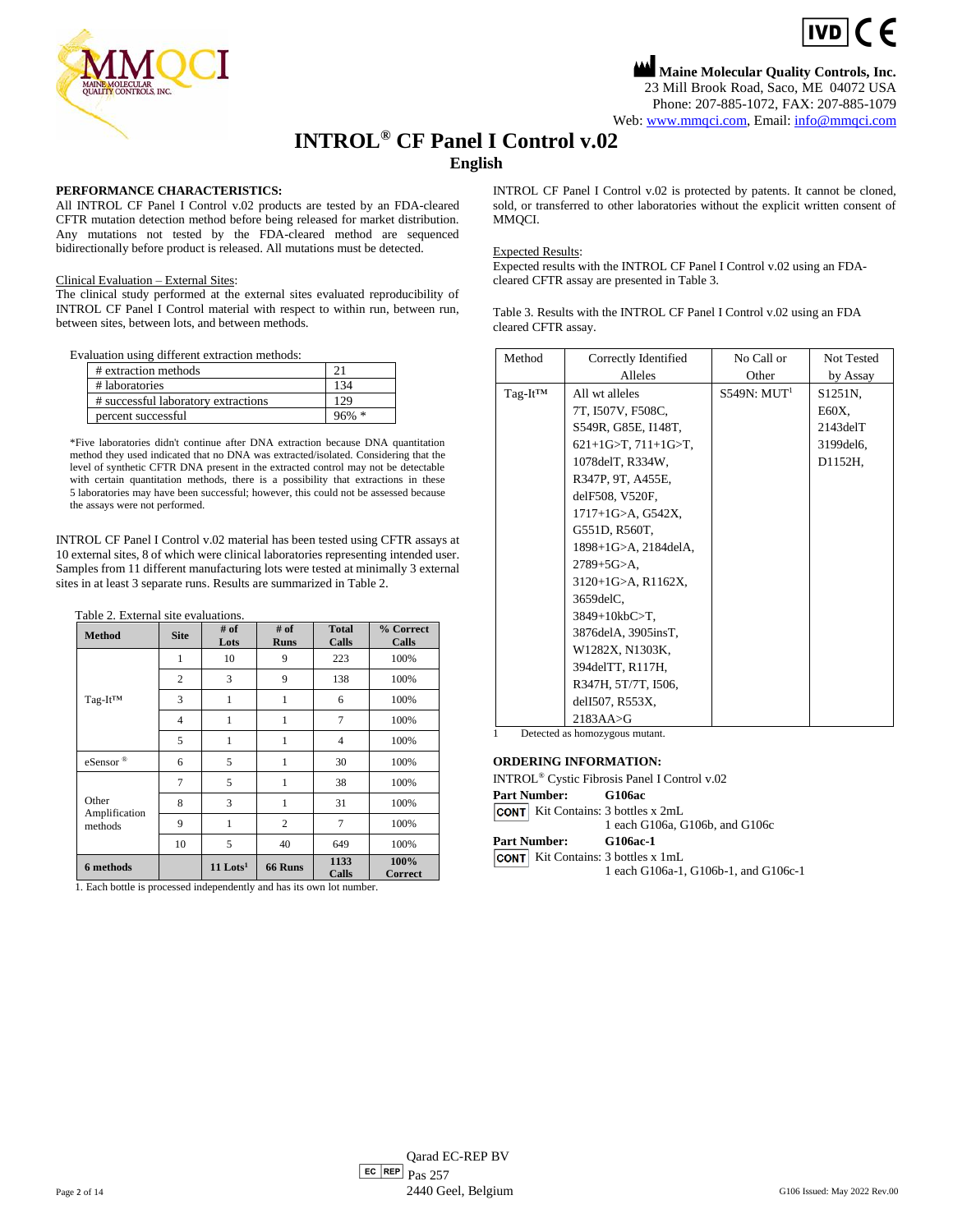

**Maine Molecular Quality Controls, Inc.** 23 Mill Brook Road, Saco, ME 04072 USA Téléphone : 207-885-1072, FAX : 207-885-1079 Website : [www.mmqci.com,](file://///FS1/Common/Company/CE%20Marking/G106ac/Translation/Translation%20Recieved%200.5.12.2022/www.mmqci.com) E-mail [: info@mmqci.com](mailto:info@mmqci.com)

# **INTROL® CF Panel I Control v.02**

## **Français**

#### **UTILISATION PRÉVUE :**

L'INTROL® CF Panel I Control v.02 est destiné à être utilisé pour le diagnostic *in vitro* en tant que contrôle de qualité pour surveiller les performances analytiques des étapes d'extraction, d'amplification et de détection des tests de diagnostic utilisés pour la détection des mutations et des variants du gène CFTR (Cystic Fibrosis Transmembrane Conductance Regulator) (CFTR) et de ses variants. Ce produit est destiné à être extrait et analysé régulièrement lors de chaque test CFTR.

L'INTROL CF Panel I Control v.02 est conçu pour surveiller la détection de 38 mutations CFTR associées à la fibrose kystique, y compris les 23 mutations recommandées pour le test par l'American College of Medical Genetics (ACMG) et l'American College of Obstetricians and Gynecologists (ACOG). L'INTROL CF Panel I Control contrôle également 3 polymorphismes (I506V, I507V, F508C) et les variants 5/7/9T.

#### **DESCRIPTION DU PRODUIT :**

L'INTROL CF Panel I Control v.02 se compose d'ADN CFTR synthétique en suspension dans une matrice d'ADN porteur d'espèces non humaines, de conservateurs, de colorants et de stabilisateurs. L'ADN synthétique contient les 27 exons du gène CFTR ainsi que les frontières introniques, et contient des mutations et des polymorphismes spécifiques qui sont répartis entre 3 flacons. Les mutations spécifiques présentes dans chaque flacon sont énumérées dans le tableau 1 ; toutes les autres séquences de CFTR sont de type sauvage. Les mutations CFTR qui ne figurent pas dans la liste ne peuvent pas être détectées par l'INTROL CF Panel I Control v.02.

L'ADN CFTR est stabilisé dans la matrice et est libéré lorsqu'il est traité par les méthodes d'extraction courantes comme s'il s'agissait d'un échantillon de sang total. Après extraction, l'ADN libéré peut être utilisé dans les techniques courantes de tests moléculaires basés sur l'amplification. Comme l'INTROL CF Panel I Control v.02 est conçu pour imiter l'échantillon de sang total, le nombre de copies du segment CFTR artificiel qui en résulte, après extraction, sera similaire à celui trouvé dans un échantillon de sang total humain traité (v/v).

#### **DIRECTIVES D'UTILISATION :**

Extraire et analyser l'INTROL CF Panel I Control v.02 comme vous le feriez pour un échantillon de sang total :

- 1. Laisser l'INTROL CF Panel I Control v.02 revenir à température ambiante  $(18 °C - 25 °C)$ .
- 2. Mélanger soigneusement les contrôles avant l'ouverture en retournant plusieurs fois le flacon immédiatement avant l'utilisation, ou en le plaçant sur un mélangeur automatique.
- 3. Extraire l'INTROL CF Panel I Control v.02 de la même manière qu'un échantillon clinique de sang total. Utiliser le même volume d'INTRO® CF Panel I Control v.02 que celui qui serait utilisé pour un échantillon de patient dans votre laboratoire.

Remarque 1 : Certaines méthodes d'extraction peuvent nécessiter un traitement supplémentaire du matériel de contrôle, comme une dilution avant l'analyse.

Remarque 2 : Le niveau d'ADN CFTR présent dans le témoin extrait peut ne pas être détectable avec certaines méthodes de quantification et n'est pas quantifiable par des mesures au spectrophotomètre.

- 4. Analyser l'ADN extrait comme vous le feriez pour l'ADN génomique. Si des dilutions ou d'autres préparations de l'ADN extrait sont nécessaires dans le cadre de la procédure de test, manipuler l'ADN INTROL CF Panel I Control v.02 conformément au protocole standard de votre laboratoire.
- 5. Reboucher hermétiquement chaque flacon après utilisation et le conserver au réfrigérateur (2 °C - 8 °C).
- 6. Les contrôles doivent être testés régulièrement dans le cadre des bonnes pratiques de laboratoire et conformément aux directives ou exigences des réglementations locales, nationales et/ou fédérales ou des organismes d'accréditation. La fréquence d'exécution du matériel de contrôle dépend des pratiques de chaque laboratoire et peut varier en fonction du système analytique utilisé.

#### **STOCKAGE :**

Dès réception et après ouverture, le matériel doit être conservé à 2 °C – 8 °C. Ne pas congeler.

#### **STABILITÉ :**

Le matériel de l'INTROL CF Panel I Control v.02 non ouvert est stable jusqu'à la date de péremption imprimée sur chaque flacon lorsqu'il est conservé au réfrigérateur (2 °C – 8 °C). Le matériel ouvert remis au réfrigérateur  $(2 \degree \overline{C} - 8 \degree C)$  peu après son utilisation est stable pendant trente  $(30)$  jours à compter de la date d'ouverture. Contacter MMQCI si le matériel de contrôle a été congelé par inadvertance ou exposé à des températures élevées.

Tableau 1. La composition de l'INTROL CF Panel I Control v.02 comprend les combinaisons suivantes de mutations et de polymorphismes de CFTR (plus la séquence de type sauvage couvrant 27 exons de CFTR). Les polymorphismes sont entre parenthèses ( ).

| Allèle                 | Génotvpe          |
|------------------------|-------------------|
| G106a ou G106a-1       |                   |
| $7T*$                  | 7T/7T             |
| $(I507V)^*$            | 1507V/WT          |
| $(F508C)^*$            | <b>F508C/WT</b>   |
| S549N/S549R            | Hétérozygote      |
| S1251N                 | Hétérozygote      |
| G106b ou G106b-1       |                   |
| E60X                   | Mutant homozygote |
| $G85E*$                | Mutant homozygote |
| <b>I148T</b>           | Mutant homozygote |
| $621+1G > T*$          | Mutant homozygote |
| $711+1G > T^*$         | Mutant homozygote |
| $1078$ del $T$         | Mutant homozygote |
| R334W*                 | Mutant homozygote |
| R347P*                 | Mutant homozygote |
| 9T*                    | 9T/9T             |
| A455E*                 | Mutant homozygote |
| del F508*              | Mutant homozygote |
| V520F                  | Mutant homozygote |
| $1717 - 1G > A*$       | Mutant homozygote |
| G542X*                 | Mutant homozygote |
| $G551D*$               | Mutant homozygote |
| $2184$ del $A*$        | Mutant homozygote |
| $2789 + 5G > A*$       | Mutant homozygote |
| $3120+1$ G>A*          | Mutant homozygote |
| 3199del6               | Mutant homozygote |
| D1152H                 | Mutant homozygote |
| $R1162X*$              | Mutant homozygote |
| 3659delC*              | Mutant homozygote |
| 3849+10kbC>T*          | Mutant homozygote |
| 3876del A              | Mutant homozygote |
| $3905$ ins $T$         | Mutant homozygote |
| W1282X*                | Mutant homozygote |
| N1303K*                | Mutant homozygote |
| G106c ou G106c-1       |                   |
| 394delTT               | Hétérozygote      |
| R117H*                 | Hétérozygote      |
| <b>R347H</b>           | Hétérozygote      |
| $5T*/7T*$              | Hétérozygote      |
| $(I506V)^*$            | <b>I506V/WT</b>   |
| del I507*              | Hétérozygote      |
| R553X*                 | Hétérozygote      |
| $2183AA \rightarrow G$ | Hétérozygote      |

\*Panel ACMG/ACOG

#### **PRÉCAUTIONS ET MISES EN GARDE :**

- Ce produit contient 23 % d'éthanol (v/v) et peut être inflammable. Tenir à l'écart des flammes nues.
- Ce produit ne contient aucune matière biologique d'origine humaine.
- Le laboratoire doit suivre les bonnes pratiques de laboratoire (BPL) et établir ses propres caractéristiques de performance pour l'INTROL CF Panel I afin de démontrer la performance adéquate du système.
- Les produits CF MMQCI ne sont pas conçus pour être congelés et sont expédiés avec une étiquette NE PAS CONGELER.

#### **LIMITES :**

- Des interférences et des réactions croisées peuvent survenir avec certaines méthodes de détection et brouiller l'interprétation du test. Se référer à la notice du fabricant du kit pour examiner les éventuelles réactions croisées et les interférences de proximité identifiées dans la méthode.
- Les taux de récupération peuvent varier en fonction de la méthode d'extraction, des instruments, de la durée du cycle/de la température, des réactifs, de la variation de la méthode et des erreurs systématiques ou aléatoires.

 $E<sub>C</sub>$  REP  $Pas 257$ Qarad EC-REP BV Page 3 sur 14 G106 Publié : Mai 2022 Rév.00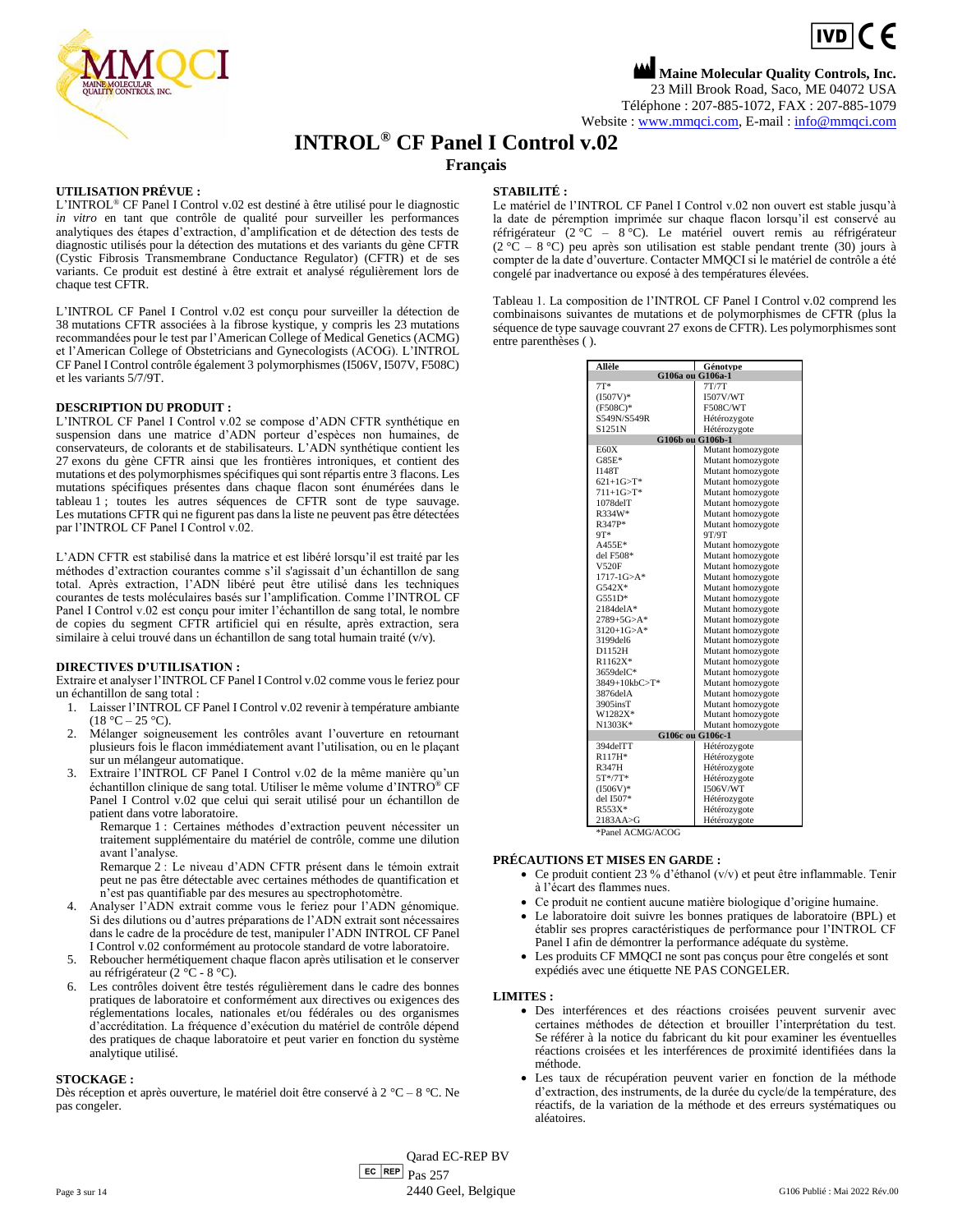$IVDICF$ 

**Maine Molecular Quality Controls, Inc.** 23 Mill Brook Road, Saco, ME 04072 USA Téléphone : 207-885-1072, FAX : 207-885-1079 Website : [www.mmqci.com,](file://///FS1/Common/Company/CE%20Marking/G106ac/Translation/Translation%20Recieved%200.5.12.2022/www.mmqci.com) E-mail [: info@mmqci.com](mailto:info@mmqci.com)

## **INTROL® CF Panel I Control v.02**

## **Français**

#### **CARACTÉRISTIQUES DE PERFORMANCE :**

Tous les produits INTROL CF Panel I Control v.02 sont testés par une méthode de détection de la mutation CFTR approuvée par la FDA avant d'être mis sur le marché. Toutes les mutations qui ne sont pas testées par la méthode approuvée par la FDA sont séquencées de manière bidirectionnelle avant que le produit ne soit libéré. Toutes les mutations doivent être détectées.

#### Évaluation clinique — Sites externes :

L'étude clinique réalisée sur les sites externes a évalué la reproductibilité du matériel INTROL CF Panel I Control en ce qui concerne la reproductibilité au sein d'une même série, entre séries, entre sites, entre lots et entre méthodes.

Évaluation à l'aide de différentes méthodes d'extraction :

| Nbre de méthodes d'extraction              |         |
|--------------------------------------------|---------|
| No de laboratoires                         | 134     |
| Nbre d'extractions réussies en laboratoire | 129     |
| Pourcentage de réussite                    | $96\%*$ |

\*Cinq laboratoires n'ont pas poursuivi après l'extraction de l'ADN car la méthode de quantification de l'ADN qu'ils ont utilisée indiquait qu'aucun ADN n'avait été extrait/isolé. Étant donné que le niveau d'ADN CFTR synthétique présent dans le contrôle extrait peut ne pas être détectable avec certaines méthodes de quantification, il est possible que les extractions dans ces 5 laboratoires aient été réussies ; cependant, cela n'a pas pu être évalué car les tests n'ont pas été effectués.

Le matériel INTROL CF Panel I Control v.02 a été testé à l'aide de tests CFTR sur 10 sites externes, dont 8 étaient des laboratoires cliniques représentant l'utilisateur prévu. Des échantillons provenant de 11 lots de fabrication différents ont été testés sur au moins 3 sites externes dans au moins 3 séries distinctes. Les résultats sont résumés dans le tableau 2.

**Total** 

| Tableau 2. Évaluations des sites. |         |  |
|-----------------------------------|---------|--|
|                                   | Nhre de |  |

| Méthode                               | <b>Site</b>    | Nbre de<br>lots        | Nbre de<br>séries | 1 vlai<br>des<br>appels | % d'appels<br>corrects |
|---------------------------------------|----------------|------------------------|-------------------|-------------------------|------------------------|
|                                       | $\mathbf{1}$   | 10                     | 9                 | 223                     | 100 %                  |
|                                       | $\overline{2}$ | 3                      | 9                 | 138                     | 100 %                  |
| Tag-It <sup>TM</sup>                  | 3              | 1                      | 1                 | 6                       | 100 %                  |
|                                       | $\overline{4}$ | 1                      | 1                 | $\overline{7}$          | 100 %                  |
|                                       | 5              | 1                      | 1                 | $\overline{4}$          | 100 %                  |
| eSensor®                              | 6              | 5                      | 1                 | 30                      | 100 %                  |
| Autres<br>méthodes<br>d'amplification | 7              | 5                      | 1                 | 38                      | 100 %                  |
|                                       | 8              | 3                      | 1                 | 31                      | 100 %                  |
|                                       | 9              | 1                      | $\overline{c}$    | 7                       | 100 %                  |
|                                       | 10             | 5                      | 40                | 649                     | 100 %                  |
| 6 méthodes                            |                | $11$ lots <sup>1</sup> | 66 séries         | 1 1 3 3<br>appels       | $100 \%$<br>corrects   |

1 Chaque flacon est traité indépendamment et possède son propre numéro de lot.

L'INTROL CF Panel I Control v.02 est protégé par des brevets. Il ne peut être dupliqué, vendu ou transféré à d'autres laboratoires sans le consentement écrit explicite de MMQCI.

#### Résultats attendus :

Les résultats attendus avec l'INTROL CF Panel I Control v.02 utilisant un test CFTR approuvé par la FDA sont présentés dans le tableau 3.

Tableau 3. Résultats avec l'INTROL CF Panel I Control v.02 utilisant un test CFTR approuvé par la FDA.

| Méthode       | Allèles correctement         | Pas d'appel ou           | Non testé par        |
|---------------|------------------------------|--------------------------|----------------------|
|               | identifiés                   | autre                    | dosage               |
| $Taq-It^{TM}$ | Tous les allèles wt          | S549N : MUT <sup>1</sup> | S <sub>1251</sub> N. |
|               | 7T, I507V, F508C,            |                          | E60X,                |
|               | S549R, G85E, I148T,          |                          | $2143$ del $T$       |
|               | $621+1G>T$ , $711+1G>T$ ,    |                          | 3199 del 6,          |
|               | 1078 del T, R334W,           |                          | D1152H,              |
|               | R347P, 9T, A455E,            |                          |                      |
|               | delF508, V520F,              |                          |                      |
|               | $1717+1$ G $>A$ , G $542X$ , |                          |                      |
|               | G551D, R560T,                |                          |                      |
|               | 1898+1G>A, 2184delA,         |                          |                      |
|               | $2789 + 5G > A$ ,            |                          |                      |
|               | 3120+1G>A, R1162X,           |                          |                      |
|               | 3659delC,                    |                          |                      |
|               | 3849+10kbC>T,                |                          |                      |
|               | 3876delA, 3905insT,          |                          |                      |
|               | W1282X, N1303K,              |                          |                      |
|               | 394delTT, R117H,             |                          |                      |
|               | R347H, 5T/7T, I506,          |                          |                      |
|               | delI507, R553X,              |                          |                      |
|               | $2183AA \rightarrow G$       |                          |                      |

1 Détecté comme mutant homozygote.

#### **PROCÉDURES DE COMMANDE :**

| $\text{H}$ and $\text{H}$ $\text{H}$ and $\text{H}$ and $\text{H}$ compared $\text{H}$ . |                                         |
|------------------------------------------------------------------------------------------|-----------------------------------------|
| Numéro du produit : G106ac                                                               |                                         |
| <b>CONT</b> Le kit contient : $3$ flacons de $2$ ml                                      |                                         |
|                                                                                          | 1 de chaque G106a, G106b et G106c       |
| Numéro du produit : G106ac-1                                                             |                                         |
| <b>CONT</b> Le kit contient : 3 flacons de 1 ml                                          |                                         |
|                                                                                          | 1 de chaque G106a-1, G106b-1 et G106c-1 |
|                                                                                          |                                         |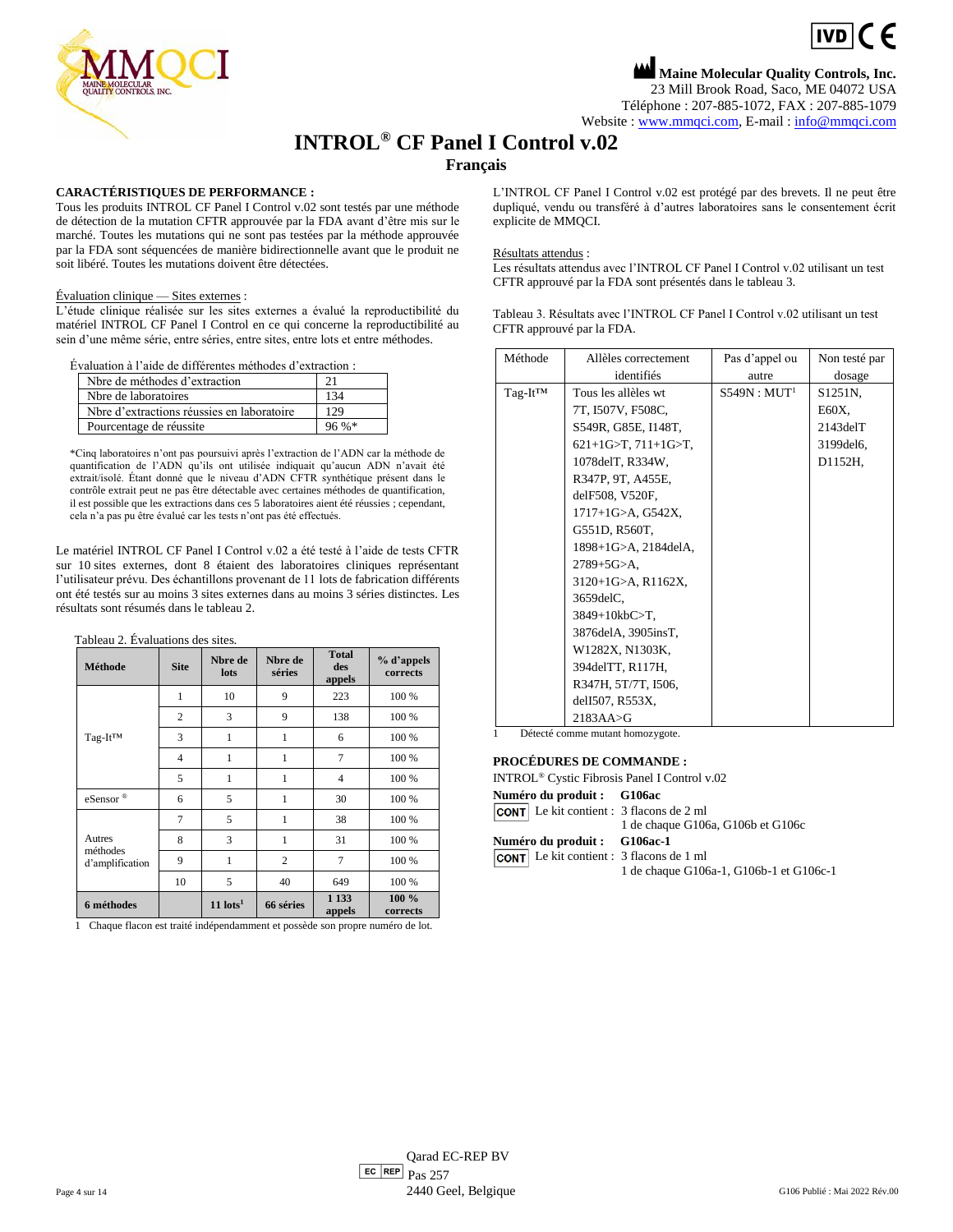

**Maine Molecular Quality Controls, Inc.** 23 Mill Brook Road, Saco, ME 04072 USA Telefon: 207-885-1072, FAX: 207-885-1079 Homepage[: www.mmqci.com,](file://///FS1/Common/Company/CE%20Marking/G106ac/Translation/Translation%20Recieved%200.5.12.2022/www.mmqci.com) E-Mail[: info@mmqci.com](mailto:info@mmqci.com)

## **INTROL® CF Panel I Control v.02**

### **Deutsch**

#### **VORGESEHENER VERWENDUNGSZWECK:**

INTROL® CF Panel I Control v.02 ist für den Einsatz in der *In-vitro*-Diagnostik als Qualitätskontrolle zur Überwachung der analytischen Leistung der Extraktions-, Amplifikations- und Detektionsschritte von diagnostischen Assays bestimmt, die zum Nachweis von Cystic Fibrosis Transmembrane Conductance Regulator(CFTR)- Genmutationen und -Varianten verwendet werden. Dieses Produkt soll routinemäßig bei jedem CFTR-Testlauf extrahiert und analysiert werden.

Das INTROL CF Panel I Control v.02 dient der Überwachung des Nachweises von 38 CFTR-Mutationen, die mit Mukoviszidose assoziiert sind, einschließlich der 23 Mutationen, die vom American College of Medical Genetics (ACMG) und dem American College of Obstetricians and Gynecologists (ACOG) zur Untersuchung empfohlen werden. Das INTROL CF Panel I Control überwacht auch 3 Polymorphismen (I506V, I507V, F508C) und die 5/7/9T-Varianten.

#### **PRODUKTBESCHREIBUNG:**

INTROL CF Panel I Control v.02 besteht aus synthetischer CFTR-DNA, die in einer Matrix aus Träger-DNA von nicht-menschlichen Spezies, Konservierungsmitteln, Farbstoffen und Stabilisatoren suspendiert ist. Die synthetische DNA enthält alle 27 Exons des CFTR-Gens sowie intronische Grenzen und enthält spezifische Mutationen und Polymorphismen, die auf 3 Flaschen verteilt sind. Die spezifischen Mutationen in jeder Flasche sind in Tabelle 1 aufgeführt; alle anderen CFTR-Sequenzen sind Wildtypen. CFTR-Mutationen, die nicht aufgelistet sind, können mit dem INTROL CF Panel I Control v.02 nicht nachgewiesen werden.

Die CFTR-DNA wird in der Matrix stabilisiert und bei der Verarbeitung durch gängige Extraktionsverfahren wie eine Vollblutprobe freigesetzt. Nach der Extraktion kann die freigesetzte DNA in den üblichen, auf Amplifikation basierenden molekularen Testverfahren verwendet werden. Da INTROL CF Panel I Control v.02 so konzipiert ist, dass es die Vollblutprobe nachahmt, ist die resultierende Kopienzahl des künstlichen CFTR-Segments nach der Extraktion ähnlich derjenigen in einer verarbeiteten menschlichen Vollblutprobe (v/v).

#### **GEBRAUCHSANWEISUNG:**

Entnehmen und analysieren Sie INTROL CF Panel I Control v.02 wie eine Vollblutprobe:

- 1. Lassen Sie INTROL CF Panel I Control v.02 Raumtemperatur annehmen (18 °C bis 25 °C).
- 2. Mischen Sie die Kontrollen vor dem Öffnen gründlich, indem Sie die Flasche unmittelbar vor der Verwendung mehrmals umdrehen oder auf einen automatischen Mischer stellen.
- 3. Extrahieren Sie INTROL CF Panel I Control v.02 auf die gleiche Weise wie eine klinische Vollblutprobe. Verwenden Sie die gleiche Menge an INTROL CF Panel I Control v.02, die Sie für eine Patientenprobe in Ihrem Labor verwenden würden.
	- Hinweis 1: Bestimmte Extraktionsmethoden können eine zusätzliche Verarbeitung des Kontrollmaterials erfordern, z. B. eine Verdünnung vor der Analyse.

Hinweis 2: Die Menge an CFTR-DNA in der extrahierten Kontrolle ist möglicherweise mit bestimmten Quantifizierungsmethoden nicht nachweisbar und lässt sich nicht durch Spektralphotometermessungen quantifizieren.

- 4. Analysieren Sie die extrahierte DNA so, wie Sie genomische DNA analysieren würden. Wenn Verdünnungen oder andere Präparationen der extrahierten DNA als Teil des Testverfahrens erforderlich sind, handhaben Sie die INTROL CF Panel I Control v.02 DNA gemäß Ihrem Standard-Laborprotokoll.
- 5. Verschließen Sie jede Flasche nach Gebrauch fest und lagern Sie sie kühl  $(2-8 °C)$ .
- 6. Kontrollen sollten routinemäßig im Rahmen der guten Laborpraxis und gemäß den Richtlinien oder Anforderungen lokaler, staatlicher und/oder bundesstaatlicher Vorschriften oder Akkreditierungsorganisationen getestet werden. Die Häufigkeit der Verwendung des Kontrollmaterials hängt von der individuellen Laborpraxis ab und kann je nach verwendetem Analysesystem variieren.

#### **LAGERUNG:**

Nach Erhalt und nach dem Öffnen sollte das Material bei 2 °C bis 8 °C gelagert werden. Nicht einfrieren.

#### **STABILITÄT:**

Ungeöffnetes INTROL CF Panel I Control v.02-Material ist bis zu dem auf jeder Flasche aufgedruckten Verfallsdatum stabil, wenn es gekühlt (2 °C bis 8 °C) gelagert wird. Geöffnetes Material, das kurz nach dem Gebrauch wieder in den Kühlschrank (2 °C bis 8 °C) gelegt wird, ist ab dem Öffnungsdatum dreißig (30) Tage lang haltbar. Wenden Sie sich an MMQCI, wenn das Kontrollmaterial versehentlich eingefroren oder hohen Temperaturen ausgesetzt wurde.

Tabelle 1. Zusammensetzung von INTROL CF Panel I Control v.02 enthält die folgenden Kombinationen von CFTR-Mutationen und -Polymorphismen (plus Wildtyp-Sequenz, die 27 CFTR-Exons abdeckt). Die Polymorphismen stehen in Klammern ( ).

| Allel<br>Genotyp   |                    |  |
|--------------------|--------------------|--|
| G106a oder G106a-1 |                    |  |
| $7T*$              | 7T/7T              |  |
| $(I507V)$ *        | 1507V / WT         |  |
| $(F508C)^*$        | F508C / WT         |  |
| S549N / S549R      | Heterozygot        |  |
| S1251N             | Heterozygot        |  |
| G106b oder G106b-1 |                    |  |
| E60X               | Homozygote Mutante |  |
| $G85E*$            | Homozygote Mutante |  |
| <b>I148T</b>       | Homozygote Mutante |  |
| $621+1$ G>T*       | Homozygote Mutante |  |
| $711+1G > T^*$     | Homozygote Mutante |  |
| 1078delT           | Homozygote Mutante |  |
| R334W*             | Homozygote Mutante |  |
| R347P*             | Homozygote Mutante |  |
| 9T*                | 9T/9T              |  |
| $A455E*$           | Homozygote Mutante |  |
| del F508*          | Homozygote Mutante |  |
| <b>V520F</b>       | Homozygote Mutante |  |
| $1717 - 1G > A^*$  | Homozygote Mutante |  |
| $G542X*$           | Homozygote Mutante |  |
| $G551D*$           | Homozygote Mutante |  |
| $2184$ del $A^*$   | Homozygote Mutante |  |
| $2789 + 5G > A^*$  | Homozygote Mutante |  |
| $3120+1G > A*$     | Homozygote Mutante |  |
| 3199del6           | Homozygote Mutante |  |
| D1152H             | Homozygote Mutante |  |
| $R1162X*$          | Homozygote Mutante |  |
| 3659delC*          | Homozygote Mutante |  |
| 3849+10kbC>T*      | Homozygote Mutante |  |
| 3876del A          | Homozygote Mutante |  |
| 3905insT           | Homozygote Mutante |  |
| W1282X*            | Homozygote Mutante |  |
| N1303K*            | Homozygote Mutante |  |
| G106c oder G106c-1 |                    |  |
| 394delTT           | Heterozygot        |  |
| $R117H*$           | Heterozygot        |  |
| R347H              | Heterozygot        |  |
| $5T*/7T*$          | Heterozygot        |  |
| $(I506V)^*$        | 1506V / WT         |  |
| del I507*          | Heterozygot        |  |
| $R553X*$           | Heterozygot        |  |
| 2183AA > G         | Heterozygot        |  |

\*ACMG-/ACOG-Panel

#### **VORSICHTSMAẞNAHMEN UND WARNHINWEISE:**

- Dieses Produkt enthält 23 % Ethanol (v/v) und kann entflammbar sein. Von offenen Flammen fernhalten.
- Dieses Produkt enthält keine biologischen Substanzen menschlichen Ursprungs.
- Das Labor sollte die gute Laborpraxis (GLP) befolgen und seine eigenen Leistungsmerkmale für das INTROL CF Panel I festlegen, um eine angemessene Systemleistung nachzuweisen.
- MMQCI CF-Produkte sind nicht zum Einfrieren bestimmt und werden mit einem NICHT EINFRIEREN-Etikett ausgeliefert.

#### **BESCHRÄNKUNGEN:**

- Bei einigen Nachweismethoden können Interferenzen und Kreuzreaktionen auftreten und die Auswertung des Tests beeinträchtigen. Bitte lesen Sie die Packungsbeilage des Kit-Herstellers, um sich über mögliche Kreuzreaktionen und benachbarte Interferenzen zu informieren, die bei der Methode festgestellt werden.
- Die Wiederfindungsraten können je nach Extraktionsmethode, Instrumenten, Zykluszeit/Temperatur, Reagenzien, Methodenvariation und systematischen oder zufälligen Fehlern variieren.

 $E<sub>C</sub>$  REP  $Pas 257$ Qarad EC-REP BV Seite 5 von 14 2440 Geel, Belgien G106 Ausgestellt: Mai 2022 Rev.00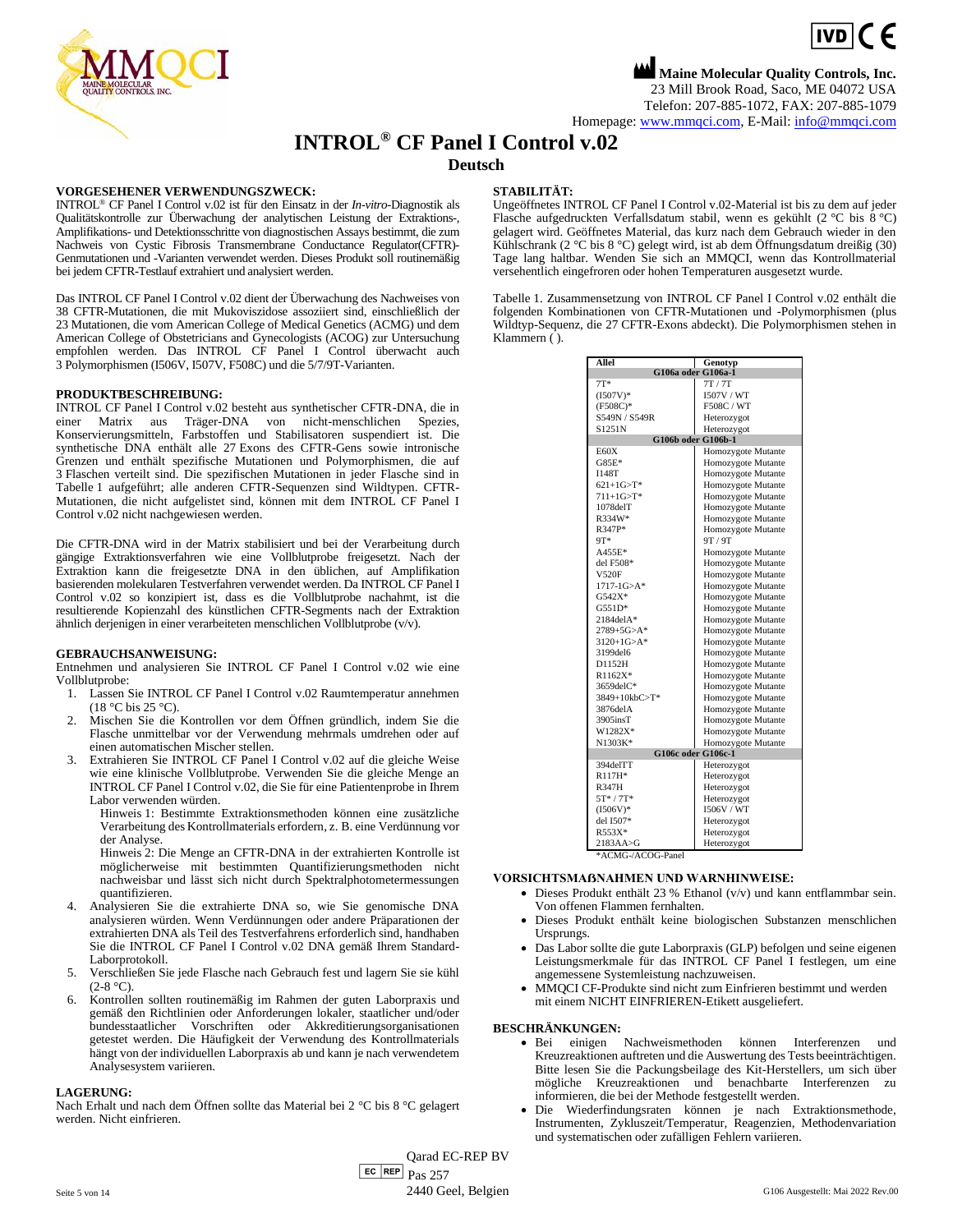

**Maine Molecular Quality Controls, Inc.** 23 Mill Brook Road, Saco, ME 04072 USA Telefon: 207-885-1072, FAX: 207-885-1079 Homepage[: www.mmqci.com,](file://///FS1/Common/Company/CE%20Marking/G106ac/Translation/Translation%20Recieved%200.5.12.2022/www.mmqci.com) E-Mail[: info@mmqci.com](mailto:info@mmqci.com)

 $IVD$   $C$   $F$ 

## **INTROL® CF Panel I Control v.02**

**Deutsch**

#### **LEISTUNGSMERKMALE:**

Alle INTROL CF Panel I Control v.02-Produkte werden mit einer von der FDA zugelassenen Methode zum Nachweis von CFTR-Mutationen getestet, bevor sie für den Vertrieb freigegeben werden. Alle Mutationen, die nicht mit der von der FDA zugelassenen Methode getestet werden, werden vor der Produktfreigabe bidirektional sequenziert. Alle Mutationen müssen nachgewiesen werden.

## Klinische Bewertung – Externe Standorte:

In der klinischen Studie, die an den externen Standorten durchgeführt wurde, wurde die Reproduzierbarkeit des INTROL CF Panel I**-**Kontrollmaterials in Bezug auf innerhalb eines Durchlaufs, zwischen Durchläufen, zwischen Standorten, zwischen Chargen und zwischen Methoden bewertet.

Bewertung mit verschiedenen Extraktionsmethoden:

| Anzahl Extraktionsmethoden            |          |
|---------------------------------------|----------|
| Anzahl Labore                         | 134      |
| Anzahl erfolgreiche Laborextraktionen | 129      |
| Prozentzahl erfolgreich               | $96\% *$ |

\*Fünf Labore fuhren nach der DNA-Extraktion nicht fort, weil die von ihnen verwendete DNA-Quantifizierungsmethode anzeigte, dass keine DNA extrahiert/isoliert wurde. In Anbetracht der Tatsache, dass die Menge an synthetischer CFTR-DNA in der extrahierten Kontrolle mit bestimmten Quantifizierungsmethoden möglicherweise nicht nachweisbar ist, besteht die Möglichkeit, dass die Extraktionen in diesen 5 Laboren erfolgreich waren; dies konnte jedoch nicht beurteilt werden, da die Tests nicht durchgeführt wurden.

Das INTROL CF Panel I Control v.02-Material wurde mit CFTR-Assays an 10 externen Standorten getestet, von denen 8 klinische Labore waren, die den vorgesehenen Anwender repräsentieren. Proben aus 11 verschiedenen Herstellungschargen wurden an mindestens 3 externen Standorten in mindestens 3 separaten Durchläufen getestet. Die Ergebnisse sind in Tabelle 2 zusammengefasst.

| <b>Methode</b>              | <b>Standort</b> | Anzahl der<br><b>Chargen</b> | <b>Anzahl der</b><br><b>Durchläufe</b> | Entscheidun-<br>gen insgesamt | % richtige<br>Entscheidun-<br>gen |
|-----------------------------|-----------------|------------------------------|----------------------------------------|-------------------------------|-----------------------------------|
|                             | 1               | 10                           | 9                                      | 223                           | 100 %                             |
|                             | $\overline{c}$  | 3                            | 9                                      | 138                           | 100 %                             |
| Tag-It™                     | 3               | 1                            | 1                                      | 6                             | 100 %                             |
|                             | $\overline{4}$  | 1                            | 1                                      | 7                             | 100 %                             |
|                             | 5               | 1                            | 1                                      | $\overline{4}$                | 100 %                             |
| eSensor®                    | 6               | 5                            | 1                                      | 30                            | 100 %                             |
|                             | $\overline{7}$  | 5                            | $\mathbf{1}$                           | 38                            | 100 %                             |
| Andere                      | 8               | 3                            | $\mathbf{1}$                           | 31                            | 100 %                             |
| Amplifikations-<br>methoden | 9               | 1                            | 2                                      | $\overline{7}$                | 100 %                             |
|                             | 10              | 5                            | 40                                     | 649                           | 100 %                             |
| 6 Methoden                  |                 | 11 Chargen $1$               | 66<br><b>Durchläufe</b>                | 1133<br>Entscheidun-<br>gen   | 100 % richtig                     |

1 Jede Flasche wird unabhängig verarbeitet und hat ihre eigene Chargennummer.

INTROL CF Panel I Control v.02 ist durch Patente geschützt. Es darf ohne ausdrückliche schriftliche Zustimmung von MMQCI nicht geklont, verkauft oder an andere Labore übertragen werden.

#### Erwartete Ergebnisse:

Die erwarteten Ergebnisse mit dem INTROL CF Panel I Control v.02 unter Verwendung eines FDA-zugelassenen CFTR-Assays sind in Tabelle 3 dargestellt.

Tabelle 3. Ergebnisse mit dem INTROL CF Panel I Control v.02 unter Verwendung eines FDA-zugelassenen CFTR-Assays.

| Methode              | Richtig identifizierte<br>Allele                                                                                                                                                                                                                                                                                 | Keine<br>Entscheidung<br>oder Sonstiges | Nicht durch<br>Assay<br>getestet                                          |
|----------------------|------------------------------------------------------------------------------------------------------------------------------------------------------------------------------------------------------------------------------------------------------------------------------------------------------------------|-----------------------------------------|---------------------------------------------------------------------------|
| Tag-It <sup>TM</sup> | Alle wt-Allele<br>7T, I507V, F508C,<br>S549R, G85E, I148T,<br>$621+1G>T$ , $711+1G>T$ ,<br>1078 del T, R334W,<br>R347P, 9T, A455E,<br>delF508, V520F,<br>$1717+1$ G $>A$ , G $542X$ ,<br>G551D, R560T,<br>1898+1G>A, 2184delA,<br>$2789 + 5G > A.$<br>$3120+1$ G>A, R1162X,<br>$3659$ del $C$ ,<br>3849+10kbC>T, | S549N: MUT <sup>1</sup>                 | S <sub>1251</sub> N,<br>E60X.<br>$2143$ del $T$<br>3199 del 6,<br>D1152H, |
|                      | 3876delA, 3905insT,<br>W1282X, N1303K,<br>394delTT, R117H,<br>R347H, 5T/7T, I506,                                                                                                                                                                                                                                |                                         |                                                                           |
|                      | delI507, R553X,<br>$2183AA \rightarrow G$                                                                                                                                                                                                                                                                        |                                         |                                                                           |

1 Wird als homozygote Mutante nachgewiesen.

#### **BESTELLINFORMATIONEN:**

| <b>Teilnummer:</b>               | G106ac                          |
|----------------------------------|---------------------------------|
| <b>CONT</b> Inhalt des Testkits: | 3 Flaschen x 2 ml               |
|                                  | je 1 G106a, G106b und G106c     |
| <b>Teilnummer:</b>               | G106ac-1                        |
| <b>CONT</b> Inhalt des Testkits: | 3 Flaschen x 1 ml               |
|                                  | je G106a-1, G106b-1 und G106c-1 |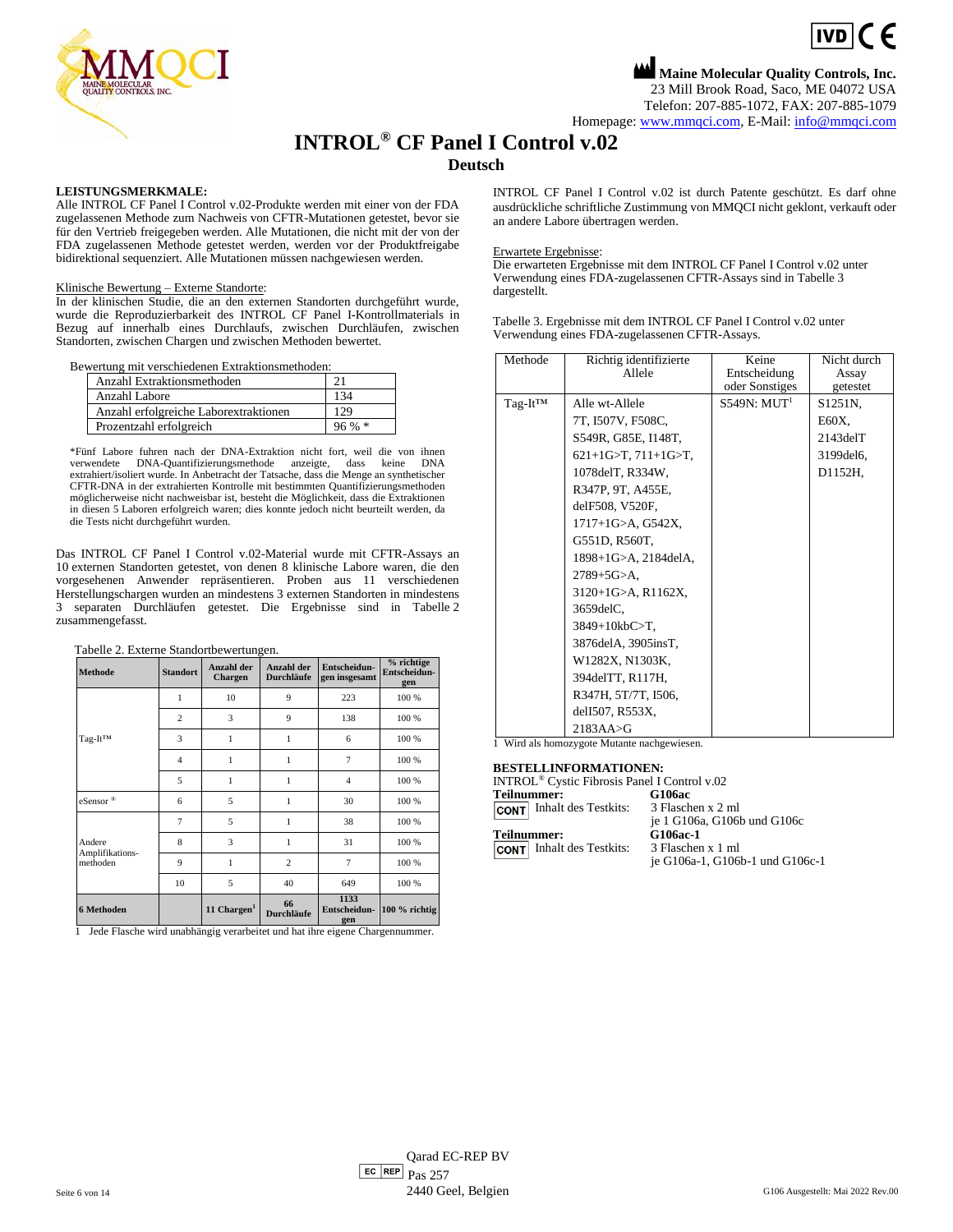

**Maine Molecular Quality Controls, Inc.** 23 Mill Brook Road, Saco, ME 04072 USA Telefono: 207-885-1072, FAX: 207-885-1079 Web[: www.mmqci.com,](file://///FS1/Common/Company/CE%20Marking/G106ac/Translation/Translation%20Recieved%200.5.12.2022/www.mmqci.com) E-mail: [info@mmqci.com](mailto:info@mmqci.com)

## **INTROL® CF Panel I Control v.02**

**Italiano**

#### **FINALITÀ D'USO:**

INTROL® CF Panel I Control v.02 è destinato all'uso diagnostico *in vitro* come controllo di qualità per monitorare le prestazioni analitiche delle fasi di estrazione, amplificazione e rilevamento dei test diagnostici utilizzati per il rilevamento delle mutazioni e varianti del gene CFTR (Cystic Fibrosis Transmembrane Conductance Regulator). Il prodotto è progettato per l'estrazione e analisi di routine con ogni test CFTR.

INTROL CF Panel I Control v.02 è progettato per monitorare il rilevamento di 38 mutazioni CFTR associate alla fibrosi cistica, comprese le 23 mutazioni raccomandate per il test dall'American College of Medical Genetics (ACMG) e dall'American College of Obstetricians and Gynecologists (ACOG). INTROL CF Panel I Control monitora inoltre 3 polimorfismi (I506V, I507V, F508C) e le varianti 5/7/9T.

#### **DESCRIZIONE DEL PRODOTTO:**

INTROL CF Panel I Control v.02 è composto da DNA CFTR sintetico sospeso in una matrice di DNA carrier di specie non umane, conservanti, colorante e stabilizzatori. Il DNA sintetico contiene tutti i 27 esoni del gene CFTR più i confini intronici, e contiene mutazioni e polimorfismi specifici che sono divisi tra 3 flaconi. Le mutazioni specifiche presenti in ogni flacone sono elencate nella Tabella 1; tutte le altre sequenze CFTR sono di tipo selvaggio. Le mutazioni CFTR non elencate non possono essere rilevate nell'INTROL CF Panel I Control v.02.

Il DNA CFTR è stabilizzato nella matrice e viene rilasciato quando processato attraverso i comuni metodi di estrazione come se fosse un campione di sangue intero. Dopo l'estrazione, il DNA rilasciato può essere utilizzato nelle comuni tecniche di analisi molecolare basate sull'amplificazione. Poiché INTROL CF Panel I Control v.02 è progettato per imitare il campione di sangue intero, il numero di copie risultante del segmento CFTR artificiale, dopo l'estrazione, sarà simile a quello trovato in un campione di sangue umano intero trattato (v/v).

#### **ISTRUZIONI PER L'USO:**

Estrarre e analizzare INTROL CF Panel I Control v.02 come si farebbe con un campione di sangue intero:

- 1. Lasciare che INTRO® CF Panel I Control v.02 raggiunga la temperatura ambiente (18-25 °C).
- 2. Miscelare accuratamente i controlli prima dell'apertura, capovolgendo il flacone più volte immediatamente prima dell'uso, o posizionandolo in un miscelatore automatico.
- 3. Estrarre INTROL CF Panel I Control v.02 allo stesso modo di un campione clinico di sangue intero. Utilizzare lo stesso volume di INTROL CF Panel I Control v.02 che si utilizzerebbe per il campione di un paziente nel proprio laboratorio.

Nota 1: alcuni metodi di estrazione possono richiedere un trattamento aggiuntivo del materiale di controllo, come la diluizione prima dell'analisi.

Nota 2: il livello di DNA CFTR presente nel controllo estratto potrebbe non essere rilevabile con alcuni metodi di quantificazione e non è quantificabile con misurazioni spettrofotometriche.

4. Analizzare il DNA estratto come si farebbe con il DNA genomico. Se sono necessarie diluizioni o altre preparazioni del DNA estratto come parte della procedura di analisi, manipolare il DNA di INTROL CF Panel I Control v.02 secondo il protocollo standard del proprio laboratorio.

- 5. Richiudere bene ogni flacone dopo l'uso e conservare in frigorifero  $(2-8 °C)$ .
- 6. I controlli dovrebbero essere testati di routine come buona pratica di laboratorio e secondo le linee guida o i requisiti delle normative locali, regionali e nazionali o degli organismi di certificazione. La frequenza di esecuzione del materiale di controllo dipenderà dalla pratica di laboratorio individuale e può variare a seconda del sistema analitico utilizzato.

### **CONSERVAZIONE:**

Conservare sempre il prodotto ad una temperatura compresa tra 2° e 8 °C. Non congelare.

#### **STABILITÀ:**

Il contenuto confezionato di INTROL CF Panel I Control v.02 rimane stabile fino alla data di scadenza stampata su ciascun flacone, se conservato in frigorifero (2- 8 °C). Il prodotto aperto e conservato in frigorifero (2-8 °C) poco dopo l'uso è stabile per trenta (30) giorni dalla data di apertura. Contattare MMQCI se il materiale di controllo è stato inavvertitamente congelato o esposto ad alte temperature.

Tabella 1. La composizione di INTROL CF Panel I Control v.02 include le seguenti combinazioni di mutazioni e polimorfismi CFTR (più la sequenza di tipo selvaggio che contiene 27 esoni CFTR). I polimorfismi sono riportati tra parentesi  $($ ).

| Allele                 | Genotipo          |
|------------------------|-------------------|
| G106a o G106a-1        |                   |
| $7T*$                  | 7T/7T             |
| $(I507V)^*$            | <b>I507V/WT</b>   |
| $(F508C)^*$            | <b>F508C/WT</b>   |
| S549N/S549R            | Eterozigote       |
| S1251N                 | Eterozigote       |
| G106b o G106b-1        |                   |
| E60X                   | Omozigote mutante |
| $G85E*$                | Omozigote mutante |
| <b>I148T</b>           | Omozigote mutante |
| $621+1G > T^*$         | Omozigote mutante |
| $711+1G > T^*$         | Omozigote mutante |
| $1078$ del $T$         | Omozigote mutante |
| R334W*                 | Omozigote mutante |
| R347P*                 | Omozigote mutante |
| 9T*                    | 9T/9T             |
| A455E*                 | Omozigote mutante |
| F508del*               | Omozigote mutante |
| V520F                  | Omozigote mutante |
| $1717 - 1G > A^*$      | Omozigote mutante |
| $G542X*$               | Omozigote mutante |
| $G551D*$               | Omozigote mutante |
| $2184$ del $A^*$       | Omozigote mutante |
| $2789 + 5G > A^*$      | Omozigote mutante |
| $3120+1$ G>A*          | Omozigote mutante |
| 3199del6               | Omozigote mutante |
| D1152H                 | Omozigote mutante |
| R1162X*                | Omozigote mutante |
| 3659delC*              | Omozigote mutante |
| $3849+10kbC > T*$      | Omozigote mutante |
| 3876delA               | Omozigote mutante |
| 3905insT               | Omozigote mutante |
| W1282X*                | Omozigote mutante |
| N1303K*                | Omozigote mutante |
| G106c o G106c-1        |                   |
| 394delTT               | Eterozigote       |
| $R117H*$               | Eterozigote       |
| <b>R347H</b>           | Eterozigote       |
| $5T*/7T*$              | Eterozigote       |
| $(I506V)^*$            | <b>I506V/WT</b>   |
| 1507del*               | Eterozigote       |
| $R553X*$               | Eterozigote       |
| $2183AA \rightarrow G$ | Eterozigote       |

\*Pannello ACMG/ACOG

#### **PRECAUZIONI E AVVISI:**

- Il prodotto contiene il 23% di etanolo (v/v) e potrebbe essere infiammabile. Tenere lontano da fiamme libere.
- Il prodotto non contiene alcun materiale biologico di origine umana.
- Il laboratorio deve seguire le buone pratiche di laboratorio (BPL) e stabilire le proprie caratteristiche di prestazione per INTROL CF Panel I nel dimostrare le prestazioni adeguate del sistema.
- I prodotti MMQCI CF non sono destinati ad essere congelati e vengono spediti con l'etichetta NON CONGELARE.

#### **LIMITAZIONI:**

- Con alcuni metodi di rilevamento possono verificarsi interferenze e reazioni incrociate che confondono l'interpretazione del test. Consultare il foglietto illustrativo del produttore del kit per esaminare le possibili reazioni incrociate e le interferenze più vicine individuate nel metodo.
- I recuperi possono variare a seconda del metodo di estrazione, della strumentazione, del tempo di ciclo/temperatura, dei reagenti, della variazione del metodo e degli errori sistematici o casuali.

 $E<sub>C</sub>$  REP  $Pas 257$ Qarad EC-REP BV Pagina 7 di 14 3000 della Pagina 2022 Rev.00 della Belgio G106 Emissione: Maggio 2022 Rev.00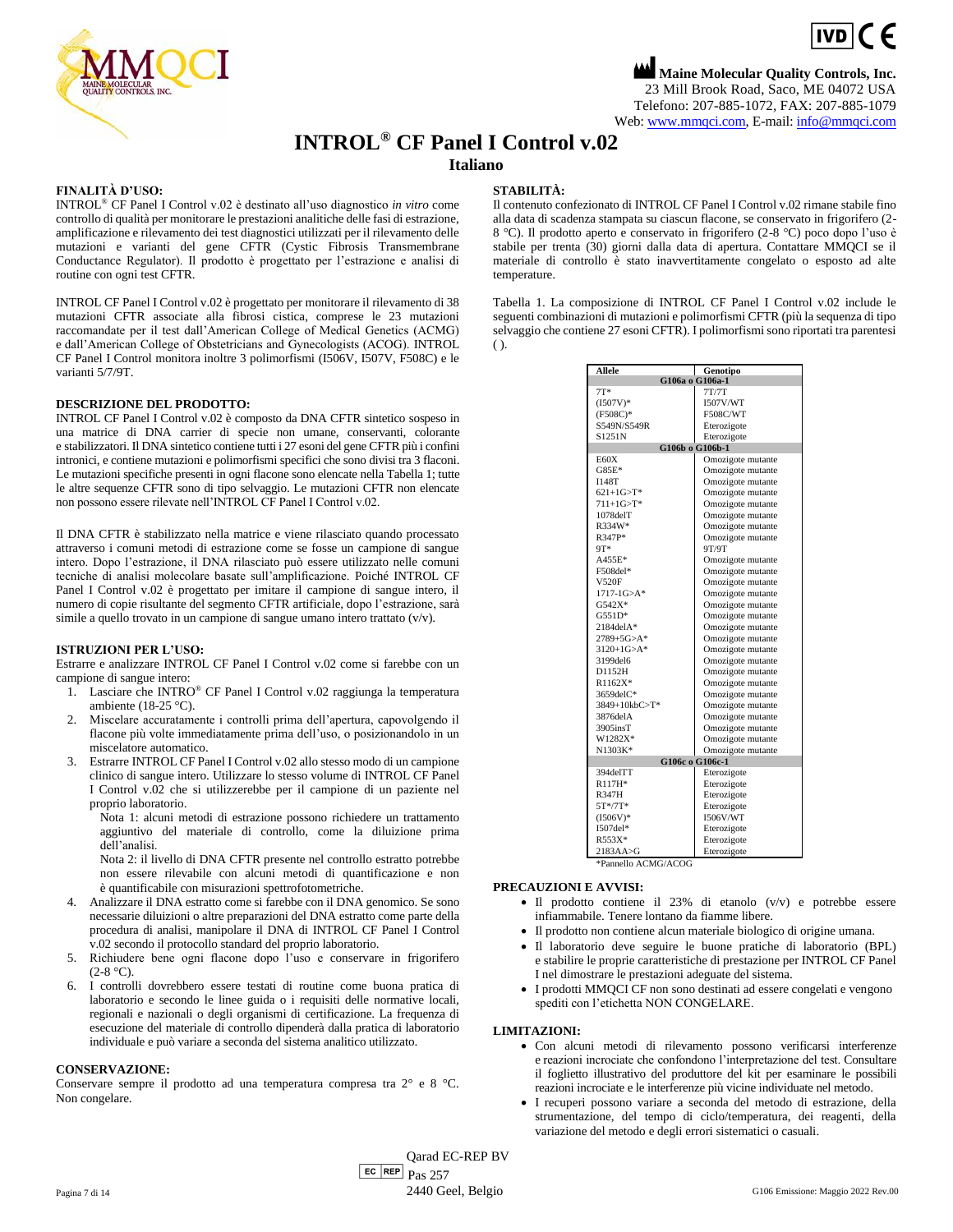$IVD$   $C$   $F$ **Maine Molecular Quality Controls, Inc.**



23 Mill Brook Road, Saco, ME 04072 USA Telefono: 207-885-1072, FAX: 207-885-1079 Web[: www.mmqci.com,](file://///FS1/Common/Company/CE%20Marking/G106ac/Translation/Translation%20Recieved%200.5.12.2022/www.mmqci.com) E-mail: [info@mmqci.com](mailto:info@mmqci.com)

# **INTROL® CF Panel I Control v.02**

## **Italiano**

## **CARATTERISTICHE DI PRESTAZIONE:**

Tutti i prodotti INTROL CF Panel I Control v.02 sono testati con un metodo di rilevamento delle mutazioni CFTR approvato dalla FDA prima di essere immessi sul mercato. Tutte le mutazioni non testate dal metodo approvato dalla FDA sono sequenziate in modo bidirezionale prima del rilascio del prodotto. Tutte le mutazioni devono essere rilevate.

#### Valutazione clinica: siti esterni:

Lo studio clinico eseguito presso i siti esterni ha valutato la riproducibilità di INTROL CF Panel I Control all'interno dell'esecuzione, tra esecuzioni, tra siti, tra lotti e tra metodi.

Valutazione tramite l'utilizzo di diversi metodi di estrazione:

| N. metodi di estrazione               |         |
|---------------------------------------|---------|
| N. laboratori                         | 134     |
| N. estrazioni in laboratorio riuscite | 129     |
| Percentuale di successo               | $96%$ * |

\*Cinque laboratori non hanno continuato dopo l'estrazione del DNA perché il metodo di quantificazione del DNA da loro utilizzato indicava che non era stato estratto/isolato alcun DNA. Considerando che il livello di DNA CFTR sintetico presente nel controllo estratto può non essere rilevabile con alcuni metodi di quantificazione, esiste la possibilità che le estrazioni in questi 5 laboratori abbiano avuto successo; tuttavia, ciò non può essere valutato poiché i test non sono stati eseguiti.

INTROL CF Panel I Control v.02 è stato testato utilizzando test CFTR in 10 siti esterni, 8 dei quali erano laboratori clinici che rappresentavano l'utente previsto. Campioni provenienti da 11 diversi lotti di produzione sono stati testati in almeno 3 siti esterni in almeno 3 esecuzioni separate. I risultati sono riassunti nella Tabella  $\mathcal{L}$ 

| Tabella 2. Valutazioni dei siti esterni. |  |  |  |
|------------------------------------------|--|--|--|
|------------------------------------------|--|--|--|

| <b>Metodo</b>                     | <b>Sito</b>    | N. di lotti             | N. di<br>esecuzioni | <b>Chiamate</b><br>totali | % chiamate<br>corrette |
|-----------------------------------|----------------|-------------------------|---------------------|---------------------------|------------------------|
|                                   | 1              | 10                      | 9                   | 223                       | 100%                   |
|                                   | $\overline{2}$ | 3                       | 9                   | 138                       | 100%                   |
| Tag-It <sup>TM</sup>              | 3              | $\mathbf{1}$            | 1                   | 6                         | 100%                   |
|                                   | $\overline{4}$ | $\mathbf{1}$            | 1                   | $\overline{7}$            | 100%                   |
|                                   | 5              | 1                       | 1                   | 4                         | 100%                   |
| eSensor®                          | 6              | 5                       | 1                   | 30                        | 100%                   |
| Altri metodi di<br>amplificazione | 7              | 5                       | 1                   | 38                        | 100%                   |
|                                   | 8              | 3                       | 1                   | 31                        | 100%                   |
|                                   | 9              | 1                       | $\overline{2}$      | 7                         | 100%                   |
|                                   | 10             | 5                       | 40                  | 649                       | 100%                   |
| 6 metodi                          |                | $11$ lotti <sup>1</sup> | 66<br>esecuzioni    | 1133<br>chiamate          | 100% corretto          |

1 Ogni flacone è lavorato in modo indipendente e ha il suo numero di lotto.

INTROL CF Panel I Control v.02 è protetto da brevetti. Non può essere clonato, venduto o trasferito ad altri laboratori senza consenso scritto esplicito di MMQCI

#### Risultati attesi:

I risultati attesi con INTROL CF Panel I Control v.02 utilizzando un test CFTR approvato dalla FDA sono riportati nella Tabella 3.

| Tabella 3. Risultati con INTROL CF Panel I Control v.02 utilizzando un test |
|-----------------------------------------------------------------------------|
| CFTR approvato dalla FDA.                                                   |

| Metodo        | Alleli identificati    | <b>Nessuna</b>          | Non testato    |
|---------------|------------------------|-------------------------|----------------|
|               | correttamente          | chiamata o altro        | dal test       |
| $Taq-It^{TM}$ | Tutti gli alleli wt    | S549N: MUT <sup>1</sup> | S1251N.        |
|               | 7T, I507V, F508C,      |                         | E60X,          |
|               | S549R, G85E, I148T,    |                         | $2143$ del $T$ |
|               | $621+1$ G>T, 711+1G>T, |                         | 3199del6,      |
|               | 1078delT, R334W,       |                         | D1152H,        |
|               | R347P, 9T, A455E,      |                         |                |
|               | delF508, V520F,        |                         |                |
|               | $1717+1$ G>A, G542X,   |                         |                |
|               | G551D, R560T,          |                         |                |
|               | 1898+1G>A, 2184delA,   |                         |                |
|               | 2789+5G>A.             |                         |                |
|               | 3120+1G>A, R1162X,     |                         |                |
|               | 3659delC,              |                         |                |
|               | $3849+10kbC>T$ ,       |                         |                |
|               | 3876delA, 3905insT,    |                         |                |
|               | W1282X, N1303K,        |                         |                |
|               | 394 del TT, R117H,     |                         |                |
|               | R347H, 5T/7T, I506,    |                         |                |
|               | delI507, R553X,        |                         |                |
|               | $2183AA \rightarrow G$ |                         |                |

1 Rilevato come mutante omozigote.

### **INFORMAZIONI PER L'ORDINAZIONE:**

| <b>Numero di identificazione:</b> | <b>G106ac</b>                             |
|-----------------------------------|-------------------------------------------|
| <b>CONT</b> Il kit contiene:      | 3 flaconi x 2 ml                          |
|                                   | 1 ciascuno di G106a, G106b, e G106c       |
| <b>Numero di identificazione:</b> | G106ac-1                                  |
| <b>CONT</b> Il kit contiene:      | 3 flaconi x 1 ml                          |
|                                   | 1 ciascuno di G106a-1, G106b-1, e G106c-1 |
|                                   |                                           |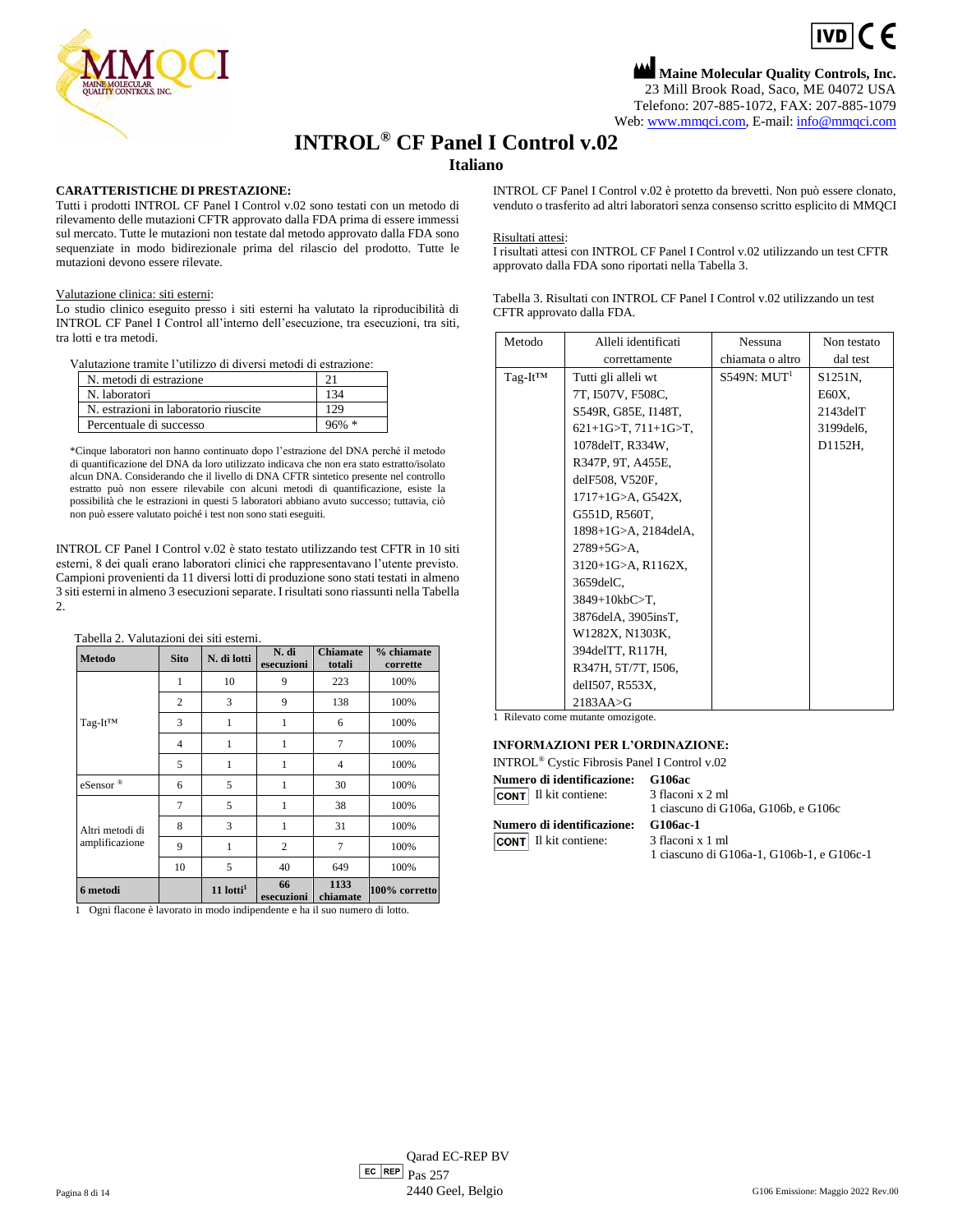

**Maine Molecular Quality Controls, Inc.** 23 Mill Brook Road, Saco, ME 04072 USA Telefone: 207-885-1072, FAX: 207-885-1079 Website: [www.mmqci.com,](file://///FS1/Common/Company/CE%20Marking/G106ac/Translation/Translation%20Recieved%200.5.12.2022/www.mmqci.com) Email[: info@mmqci.com](mailto:info@mmqci.com)

**INTROL® CF Panel I Control v.02**

### **Português**

### **UTILIZAÇÃO PREVISTA:**

O INTROL® CF Panel I Control v.02 destina-se à utilização em diagnóstico *in vitro* como controlo de qualidade para monitorizar o desempenho analítico das etapas de extração, amplificação e deteção dos testes de diagnóstico utilizados na deteção de mutações e variantes do gene regulador da condutância transmembranar da fibrose quística (CFTR). Este produto destina-se a ser extraído e analisado de forma regular com cada teste de CFTR executado.

O INTROL CF Panel I Control v.02 foi concebido para monitorizar a deteção de 38 mutações de CFTR associadas à fibrose cística, incluindo as 23 mutações recomendadas para testagem pela American College of Medical Genetics (ACMG) e pela American College of Obstetrics and Gynecologists (ACOG). O INTROL CF Panel I Control também monitoriza 3 polimorfismos (I506V, I507V, F508C) e as variantes 5/7/9T.

#### **DESCRIÇÃO DO PRODUTO:**

O INTROL CF Panel I Control v.02 consiste em ADN sintético de CFTR suspenso numa matriz de ADN portador de espécies não humanas, conservantes, corante e estabilizadores. O ADN sintético contém os 27 exons do gene CFTR mais regiões intrónicas flanqueadoras e contém mutações e polimorfismos específicos que estão divididos entre 3 frascos. As mutações específicas presentes em cada frasco são indicadas na Tabela 1; todas as outras sequências de CFTR são do tipo selvagem. As mutações de CFTR que não são indicadas não podem ser detetadas no INTROL CF Panel I Control v.02.

O ADN de CFTR é estabilizado na matriz e libertado quando processado através de métodos comuns de extração como se de uma amostra de sangue total se tratasse. Após a extração, o ADN libertado pode ser utilizado em técnicas comuns de testes moleculares baseados em amplificação. Uma vez que o INTROL CF Panel I Control v.02 foi concebido para imitar a amostra de sangue total, o número de cópias resultante do segmento de CFTR artificial, após a extração, será semelhante ao encontrado numa amostra total de sangue humano (v/v) processada.

#### **INSTRUÇÕES DE UTILIZAÇÃO:**

Extraia e analise o INTROL CF Panel I Control v.02 como se de uma amostra de sangue total se tratasse:

- 1. Permita que o INTROL CF Panel I Control v.02 alcance a temperatura ambiente (18–25 °C).
- 2. Misture bem os controlos antes de abrir, invertendo o frasco várias vezes imediatamente antes da utilização ou colocando-os numa misturadora automatizada.
- 3. Extraia o INTROL CF Panel I Control v.02 como se de uma amostra de sangue total se tratasse. Utilize o mesmo volume de INTROL CF Panel I Control v.02 que seria utilizado para uma amostra de paciente no seu laboratório.

Observação 1: Alguns métodos de extração podem exigir o processamento adicional de materiais de controlo, como diluição antes da análise.

Observação 2: O nível de ADN de CFTR presente no controlo extraído pode não ser detetável com alguns métodos de quantificação e não é quantificável por medições espectrofotométricas.

- 4. Analise o ADN extraído como se fosse ADN genómico. Se forem necessárias diluições ou outras preparações do ADN extraído como parte do procedimento de testagem, manuseie o ADN do INTROL CF Panel I Control v.02 de acordo com o seu protocolo laboratorial padrão.
- 5. Feche firmemente cada frasco com a tampa após a utilização e armazene refrigerado (2–8 °C).
- 6. Os controlos devem ser testados de forma regular por uma questão de Boas Práticas Laboratoriais e de acordo com orientações ou requisitos dos regulamentos locais, estaduais e/ou federais ou de organizações de acreditação. A frequência de execução do material de controlo dependerá da prática de cada laboratório e pode variar de acordo com o sistema analítico utilizado.

#### **ARMAZENAMENTO:**

Após a receção e a abertura, o material deve ser armazenado a 2–8 °C. Não congele.

#### **ESTABILIDADE:**

O material do INTROL CF Panel I Control v.02 que não tenha sido aberto permanece estável até à data de validade impressa em cada frasco quando armazenado refrigerado (2–8 °C). O material aberto colocado no frigorífico (2–8 °C) pouco depois de ser utilizado permanece estável durante trinta (30) dias a contar da data de abertura. Contacte a MMQCI caso o material de controlo tenha sido inadvertidamente congelado ou exposto a altas temperaturas.

Tabela 1. A composição do INTROL CF Panel I Control v.02 inclui as seguintes combinações de mutações e polimorfismos de CFTR (além da sequência de tipo selvagem que abrange 27 exons de CFTR). Os polimorfismos estão entre parênteses ( ).

| Alelo             | Genótipo             |
|-------------------|----------------------|
|                   | G106a ou G106a-1     |
| $7T*$             | 7T/7T                |
| $(I507V)$ *       | 1507V/WT             |
| $(F508C)^*$       | F508C/WT             |
| S549N/S549R       | Heterozigótico       |
| S1251N            | Heterozigótico       |
|                   | G106b ou G106b-1     |
| <b>E60X</b>       | Mutante homozigótico |
| $G85E*$           | Mutante homozigótico |
| <b>I148T</b>      | Mutante homozigótico |
| $621+1G > T^*$    | Mutante homozigótico |
| $711+1G > T^*$    | Mutante homozigótico |
| 1078delT          | Mutante homozigótico |
| R334W*            | Mutante homozigótico |
| R347P*            | Mutante homozigótico |
| 9T*               | 9T/9T                |
| A455E*            | Mutante homozigótico |
| del F508*         | Mutante homozigótico |
| V520F             | Mutante homozigótico |
| $1717 - 1G > A^*$ | Mutante homozigótico |
| $G542X*$          | Mutante homozigótico |
| $G551D*$          | Mutante homozigótico |
| $2184$ del $A^*$  | Mutante homozigótico |
| $2789 + 5G > A^*$ | Mutante homozigótico |
| $3120+1$ G>A*     | Mutante homozigótico |
| 3199del6          | Mutante homozigótico |
| D1152H            | Mutante homozigótico |
| R1162X*           | Mutante homozigótico |
| 3659delC*         | Mutante homozigótico |
| 3849+10kbC>T*     | Mutante homozigótico |
| 3876delA          | Mutante homozigótico |
| 3905insT          | Mutante homozigótico |
| W1282X*           | Mutante homozigótico |
| N1303K*           | Mutante homozigótico |
|                   | G106c ou G106c-1     |
| 394delTT          | Heterozigótico       |
| R117H*            | Heterozigótico       |
| <b>R347H</b>      | Heterozigótico       |
| $5T*/7T*$         | Heterozigótico       |
| $(I506V)$ *       | <b>I506V/WT</b>      |
| del I507*         | Heterozigótico       |
| $R553X*$          | Heterozigótico       |
| 2183AA>G          | Heterozigótico       |
| *Painel ACMG/ACOG |                      |

#### **PRECAUÇÕES E ADVERTÊNCIAS:**

- Este produto contém 23% de etanol (v/v) e pode ser inflamável. Mantenha afastado de chamas abertas.
- Este produto não contém qualquer material biológico de origem humana.
- O laboratório deverá seguir as Boas Práticas Laboratoriais (BPL) e estabelecer as suas próprias características de desempenho do INTROL CF Panel I para demonstrar um desempenho adequado do sistema.
- Os produtos CF da MMQCI não se destinam a ser congelados e são enviados com uma etiqueta DO NOT FREEZE (NÃO CONGELAR).

#### **LIMITAÇÕES:**

- Podem ocorrer interferências e reações cruzadas com alguns métodos de deteção e uma consequente interpretação incorreta do teste. Consulte o folheto informativo do fabricante do kit para conhecer possíveis reações cruzadas e interferências de mutações identificadas no método.
- As recuperações podem variar dependendo do método de extração, da instrumentação, do tempo/temperatura do ciclo, dos reagentes, da variação do método e de erros sistemáticos ou aleatórios.

 $E<sub>C</sub>$  REP  $Pas 257$ Qarad EC-REP BV Página 9 de 14  $2440$  Geel, Bélgica G106 Emitido: Maio 2022 Rev.00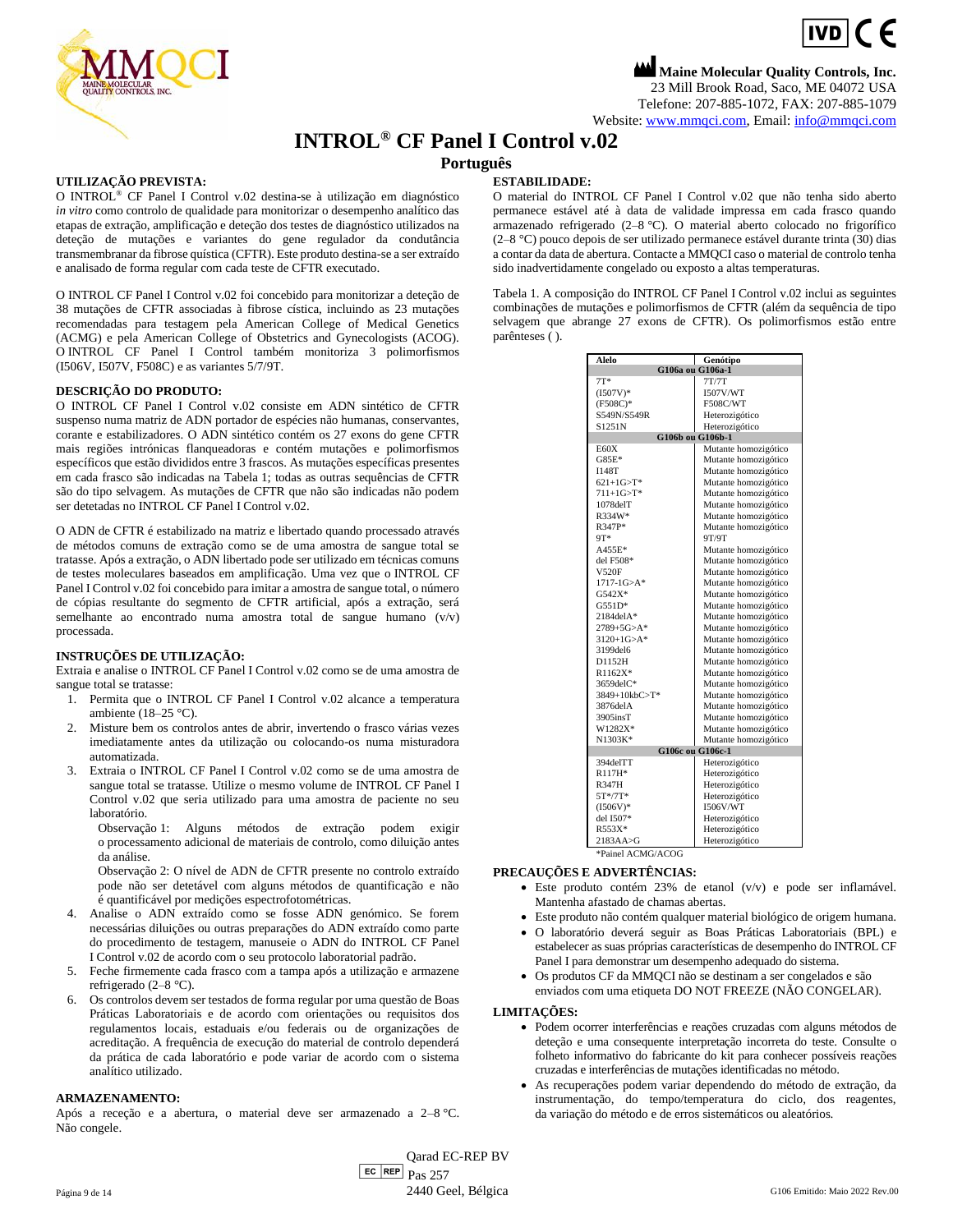$\boxed{\text{ivD}}$  (  $\in$ 

**Maine Molecular Quality Controls, Inc.** 23 Mill Brook Road, Saco, ME 04072 USA Telefone: 207-885-1072, FAX: 207-885-1079

Website: [www.mmqci.com,](file://///FS1/Common/Company/CE%20Marking/G106ac/Translation/Translation%20Recieved%200.5.12.2022/www.mmqci.com) Email[: info@mmqci.com](mailto:info@mmqci.com)

## **INTROL® CF Panel I Control v.02**

## **Português**

## **CARACTERÍSTICAS DE DESEMPENHO:**

Todos os produtos do INTROL CF Panel I Control v.02 são testados por um método de deteção de mutações do CFTR aprovado pela FDA antes de serem lançados para distribuição no mercado. Quaisquer mutações não testadas pelo método aprovado pela FDA são sequenciadas bidirecionalmente antes do lançamento do produto. As mutações têm de ser todas detetadas.

### Avaliação clínica — Locais externos:

O estudo clínico realizado nos locais externos avaliou a reprodutibilidade do material do INTROL CF Panel I Control em termos de intra-execução, interexecução, entre locais, entre lotes e entre métodos.

Avaliação utilizando diferentes métodos de extração:

| n.º de métodos de extração                               |     |
|----------------------------------------------------------|-----|
| n.º de laboratórios                                      | 134 |
| n. <sup>o</sup> de extrações laboratoriais bem-sucedidas | 129 |
| percentagem de sucesso                                   |     |

\*Cinco laboratórios não prosseguiram após a extração de ADN, porque o método de quantificação de ADN por eles utilizado indicava que nenhum ADN foi extraído/isolado. Tendo em conta que o nível de ADN sintético de CFTR presente no controlo extraído pode não ser detetável com alguns métodos de quantificação, existe a possibilidade de que as extrações nestes 5 laboratórios fossem bem-sucedidas; no entanto, tal não pôde ser avaliado porque os ensaios não foram realizados.

O material do INTROL CF Panel I Control v.02 foi testado utilizando testes de CFTR em 10 locais externos, 8 dos quais laboratórios clínicos que representavam o utilizador pretendido. Foram testadas amostras de 11 lotes de fabrico diferentes em, pelo menos, 3 locais externos e em, pelo menos, 3 ensaios distintos. Os resultados são resumidos na Tabela 2.

| Tabela 2. Avaliações de locais externos. |                |                         |                   |                                        |                                    |
|------------------------------------------|----------------|-------------------------|-------------------|----------------------------------------|------------------------------------|
| Método                                   | Local          | $N.o$ de<br>lotes       | N.º de<br>ensaios | <b>Total de</b><br>identifi-<br>cações | % de<br>identificações<br>corretas |
|                                          | 1              | 10                      | 9                 | 223                                    | 100%                               |
|                                          | $\mathfrak{2}$ | 3                       | 9                 | 138                                    | 100%                               |
| Tag-It <sup>TM</sup>                     | 3              | 1                       | 1                 | 6                                      | 100%                               |
|                                          | $\overline{4}$ | 1                       | 1                 | $\overline{7}$                         | 100%                               |
|                                          | 5              | 1                       | 1                 | $\overline{4}$                         | 100%                               |
| eSensor®                                 | 6              | 5                       | 1                 | 30                                     | 100%                               |
|                                          | 7              | 5                       | 1                 | 38                                     | 100%                               |
| Outros<br>métodos de<br>amplificação     | 8              | 3                       | 1                 | 31                                     | 100%                               |
|                                          | 9              | 1                       | $\overline{c}$    | $\overline{7}$                         | 100%                               |
|                                          | 10             | 5                       | 40                | 649                                    | 100%                               |
| 6 métodos                                |                | $11$ lotes <sup>1</sup> | 66<br>ensaios     | 1133<br>identifi-<br>cações            | 100% de<br>correção                |

1 Cada frasco é processado de forma independente e tem o seu próprio número de lote.

O INTROL CF Panel I Control v.02 está protegido por patentes. Não pode ser clonado, vendido ou transferido para outros laboratórios sem o consentimento explícito por escrito da MMQCI.

### Resultados esperados:

Os resultados esperados com o INTROL CF Panel I Control v.02 utilizando um teste de CFTR aprovado pela FDA são apresentados no Tabela 3.

Tabela 3. Resultados com o INTROL CF Panel I Control v.02 utilizando um teste de CFTR aprovado pela FDA.

| Método               | Alelos corretamente          | Nenhuma                 | Não testado          |
|----------------------|------------------------------|-------------------------|----------------------|
|                      | identificados                | identificação           | pelo teste           |
|                      |                              | ou outro                |                      |
| Tag-It <sup>TM</sup> | Todos os alelos de tipo      | S549N: MUT <sup>1</sup> | S <sub>1251</sub> N, |
|                      | selvagem                     |                         | E60X,                |
|                      | 7T, I507V, F508C,            |                         | $2143$ del $T$       |
|                      | S549R, G85E, I148T,          |                         | 3199del6,            |
|                      | 621+1G>T, 711+1G>T,          |                         | D1152H,              |
|                      | 1078 del T, R334W,           |                         |                      |
|                      | R347P, 9T, A455E,            |                         |                      |
|                      | delF508, V520F,              |                         |                      |
|                      | $1717+1$ G $>A$ , G $542X$ , |                         |                      |
|                      | G551D, R560T,                |                         |                      |
|                      | 1898+1G>A, 2184delA,         |                         |                      |
|                      | $2789 + 5G > A$ ,            |                         |                      |
|                      | $3120+1$ G>A, R1162X,        |                         |                      |
|                      | 3659delC.                    |                         |                      |
|                      | 3849+10kbC>T,                |                         |                      |
|                      | 3876delA, 3905insT,          |                         |                      |
|                      | W1282X, N1303K,              |                         |                      |
|                      | 394delTT, R117H,             |                         |                      |
|                      | R347H, 5T/7T, I506,          |                         |                      |
|                      | delI507, R553X,              |                         |                      |
|                      | $2183AA \rightarrow G$       |                         |                      |

1 Detetado como mutante homozigótico.

#### **INFORMAÇÕES PARA ENCOMENDA:**

INTROL® Cystic Fibrosis Panel I Control v.02

**Número da peça: G106ac**

**CONT** O kit contém: 3 frascos x 2 mL

1 de G106a, 1 de G106b e 1 de G106c

| Número da peça: |  | G106ac-1 |
|-----------------|--|----------|
|                 |  |          |

| <b>CONT</b> O kit contém: 3 frascos x 1 mL |
|--------------------------------------------|
| 1 de G106a-1, 1 de G106b-1 e 1 de G106c-1  |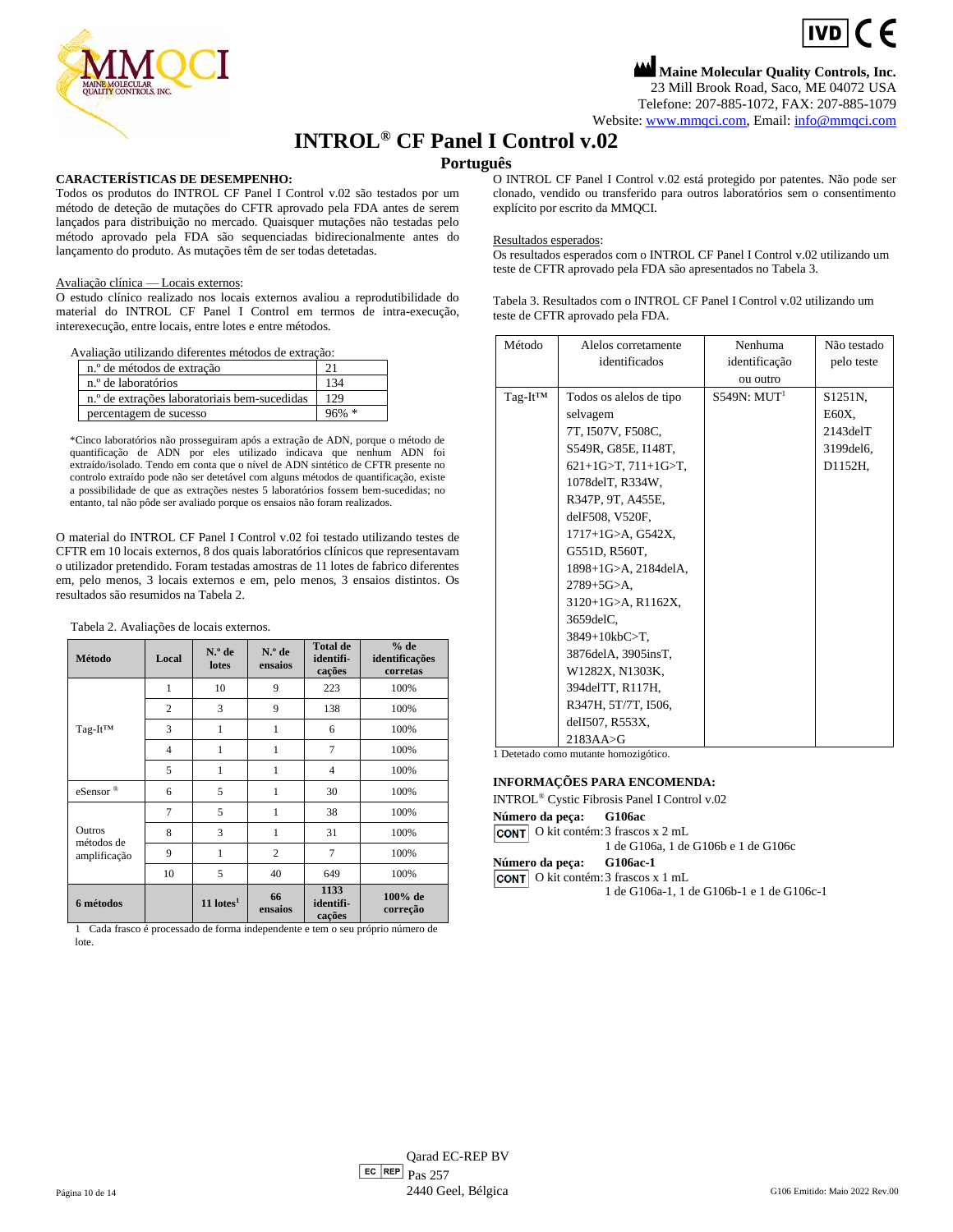

**Maine Molecular Quality Controls, Inc.** 23 Mill Brook Road, Saco, ME 04072 USA Teléfono: 207-885-1072, Fax: 207-885-1079

Web[: www.mmqci.com,](file://///FS1/Common/Company/CE%20Marking/G106ac/Translation/Translation%20Recieved%200.5.12.2022/www.mmqci.com) correo electrónico[: info@mmqci.com](mailto:info@mmqci.com)

## **INTROL® CF Panel I Control v.02**

### **Español**

#### **USO PREVISTO:**

INTROL® CF Panel I Control v.02 está indicado para el diagnóstico *in vitro* como control de calidad para supervisar el rendimiento analítico de los pasos de extracción, amplificación y detección de los ensayos de diagnóstico utilizados en la detección de las mutaciones y variantes génicas del regulador de la conductancia transmembranaria de la fibrosis quística (RTFQ). Este producto está indicado para extraerse y analizarse rutinariamente con cada ensayo de RTFQ.

INTROL CF Panel I Control v.02 está indicado para supervisar la detección de 38 mutaciones de RTFQ asociadas a la fibrosis quística, entre ellas, las 23 mutaciones recomendadas para su análisis por el American College of Medical Genetics (ACMG) y el American College of Obstetricians and Gynecologists (ACOG). INTROL CF Panel I Control también supervisa 3 polimorfismos (I506V, I507V, F508C) y las variantes 5/7/9T.

#### **DESCRIPCIÓN DEL PRODUCTO:**

INTROL CF Panel I Control v.02 consta de ADN sintético del RTFQ suspendido en una matriz de ADN portador de especies no humanas, conservantes, colorante y estabilizadores. El ADN sintético contiene los 27 exones del gen RTFQ más los bordes intrónicos, y contiene mutaciones y polimorfismos específicos que se reparten entre 3 frascos. Las mutaciones específicas presentes en cada frasco se enumeran en la tabla 1; todas las demás secuencias de RTFQ carecen de mutaciones. Las mutaciones de RTFQ que no están en la lista no se pueden detectar en INTROL CF Panel I Control v.02.

El ADN de RTFQ se estabiliza en la matriz y se libera cuando se procesa mediante los métodos de extracción habituales, como si se tratara de una muestra de sangre completa. Tras la extracción, el ADN liberado puede utilizarse en las técnicas habituales de ensayos moleculares basados en la amplificación. Dado que INTROL CF Panel I Control v.02 está diseñado para imitar la muestra de sangre completa, el número de copias resultante del segmento artificial de RTFQ, después de la extracción, será similar al hallado en una muestra de sangre completa humana procesada (v/v).

#### **INSTRUCCIONES DE USO:**

Extraiga y analice INTROL CF Panel I Control v.02 como lo haría con una muestra de sangre completa:

- 1. Deje que INTROL CF Panel I Control v.02 alcance la temperatura ambiente (18-25 °C).
- 2. Mezcle bien los controles antes de abrirlos invirtiendo el frasco varias veces inmediatamente antes de su uso o colocándolo en un mezclador automático.
- 3. Extraiga INTROL CF Panel I Control v.02 de la misma manera que una muestra clínica de sangre completa. Utilice el mismo volumen de INTROL CF Panel I Control v.02 que se utilizaría para una muestra de paciente en su laboratorio.

Nota 1: Algunos métodos de extracción pueden requerir un procesamiento adicional del material de control, como la dilución antes del análisis.

Nota 2: El nivel de ADN de RTFQ presente en el control extraído puede no ser detectable con ciertos métodos de cuantificación y no es cuantificable mediante mediciones con espectrofotómetro.

- 4. Analice el ADN extraído como lo haría con el ADN genómico. Si se requieren diluciones u otras preparaciones del ADN extraído como parte del procedimiento de análisis, manipule el ADN de INTROL CF Panel I Control v.02 de acuerdo con el protocolo habitual de su laboratorio.
- 5. Tape bien cada frasco después de usarlo y consérvelo refrigerado (2-8 °C).
- 6. Los controles deben analizarse sistemáticamente según las buenas prácticas de laboratorio y de acuerdo con las directrices o requisitos de la normativa local, estatal o federal, o de las organizaciones de acreditación. La frecuencia de procesamiento del material de control dependerá de la práctica individual del laboratorio y puede variar según el sistema analítico que se utilice.

#### **CONSERVACIÓN:**

Una vez recibido y tras su apertura, el material debe conservarse a 2-8 °C. No congelar.

#### **ESTABILIDAD:**

El material INTROL CF Panel I Control v.02 sin abrir es estable hasta la fecha de caducidad impresa en cada frasco cuando se conserva refrigerado (2-8 °C). El material abierto devuelto a la nevera (2-8 °C) poco después de su uso es estable durante treinta (30) días a partir de la fecha de apertura. Póngase en contacto con MMQCI si el material de control se ha congelado o se ha expuesto a temperaturas elevadas involuntariamente.

Tabla 1. La composición de INTROL CF Panel I Control v.02 incluye las siguientes combinaciones de mutaciones y polimorfismos de RTFQ (más la secuencia sin mutaciones que cubre 27 exones de RTFQ). Los polimorfismos están entre paréntesis ( ).

| Alelo             | Genotipo             |  |  |
|-------------------|----------------------|--|--|
| G106a o G106a-1   |                      |  |  |
| $7T*$             | 7T/7T                |  |  |
| $(1507V)^*$       | 1507V/WT             |  |  |
| $(F508C)^*$       | <b>F508C/WT</b>      |  |  |
| S549N/S549R       | Heterocigótico       |  |  |
| S1251N            | Heterocigótico       |  |  |
| G106b o G106b-1   |                      |  |  |
| E60X              | Mutante homocigótico |  |  |
| $G85E*$           | Mutante homocigótico |  |  |
| <b>I148T</b>      | Mutante homocigótico |  |  |
| $621+1G > T^*$    | Mutante homocigótico |  |  |
| $711+1G > T^*$    | Mutante homocigótico |  |  |
| 1078delT          | Mutante homocigótico |  |  |
| R334W*            | Mutante homocigótico |  |  |
| R347P*            | Mutante homocigótico |  |  |
| 9T*               | 9T/9T                |  |  |
| A455E*            | Mutante homocigótico |  |  |
| del $F508*$       | Mutante homocigótico |  |  |
| V520F             | Mutante homocigótico |  |  |
| $1717 - 1G > A^*$ | Mutante homocigótico |  |  |
| $G542X*$          | Mutante homocigótico |  |  |
| $G551D*$          | Mutante homocigótico |  |  |
| $2184$ del $A*$   | Mutante homocigótico |  |  |
| 2789+5G>A*        | Mutante homocigótico |  |  |
| $3120+1$ G>A*     | Mutante homocigótico |  |  |
| 3199del6          | Mutante homocigótico |  |  |
| D1152H            | Mutante homocigótico |  |  |
| R1162X*           | Mutante homocigótico |  |  |
| 3659delC*         | Mutante homocigótico |  |  |
| 3849+10kbC>T*     | Mutante homocigótico |  |  |
| 3876delA          | Mutante homocigótico |  |  |
| 3905insT          | Mutante homocigótico |  |  |
| W1282X*           | Mutante homocigótico |  |  |
| N1303K*           | Mutante homocigótico |  |  |
| G106c o G106c-1   |                      |  |  |
| 394delTT          | Heterocigótico       |  |  |
| R117H*            | Heterocigótico       |  |  |
| <b>R347H</b>      | Heterocigótico       |  |  |
| $5T*/7T*$         | Heterocigótico       |  |  |
| $(I506V)$ *       | <b>I506V/WT</b>      |  |  |
| del I507*         | Heterocigótico       |  |  |
| R553X*            | Heterocigótico       |  |  |
| 2183AA>G          | Heterocigótico       |  |  |
| *Panel ACMG/ACOG  |                      |  |  |

#### **PRECAUCIONES Y ADVERTENCIAS:**

- Este producto contiene un 23 % de etanol (v/v) y puede ser inflamable. Mantener alejado de las llamas al descubierto.
- Este producto no contiene ningún material biológico de origen humano.
- El laboratorio debe seguir las buenas prácticas de laboratorio (BPL) y establecer sus propias características de rendimiento para INTROL CF Panel I a la hora de demostrar un rendimiento adecuado del sistema.
- Los productos MMQCI CF no están destinados a ser congelados y se envían con una etiqueta de NO CONGELAR.

#### **LIMITACIONES:**

- Pueden producirse interferencias y reacciones cruzadas con algunos métodos de detección y confundir la interpretación de la prueba. Consulte el prospecto del fabricante del kit para revisar las posibles reacciones cruzadas e interferencias cercanas identificadas en el método.
- Las recuperaciones pueden variar en función del método de extracción, la instrumentación, el tiempo de ciclo/la temperatura, los reactivos, la variación del método y los errores sistemáticos o aleatorios.

 $E<sub>C</sub>$  REP  $Pas 257$ Qarad EC-REP BV Página 11 de 14 614 computer de 14 de 14 de 14 de 14 de 14 de 15 de 161 de 161 de 161 de 161 de 161 de 161 de 161 de 161 de 161 de 161 de 161 de 161 de 161 de 161 de 161 de 161 de 161 de 161 de 161 de 161 de 161 de 161 de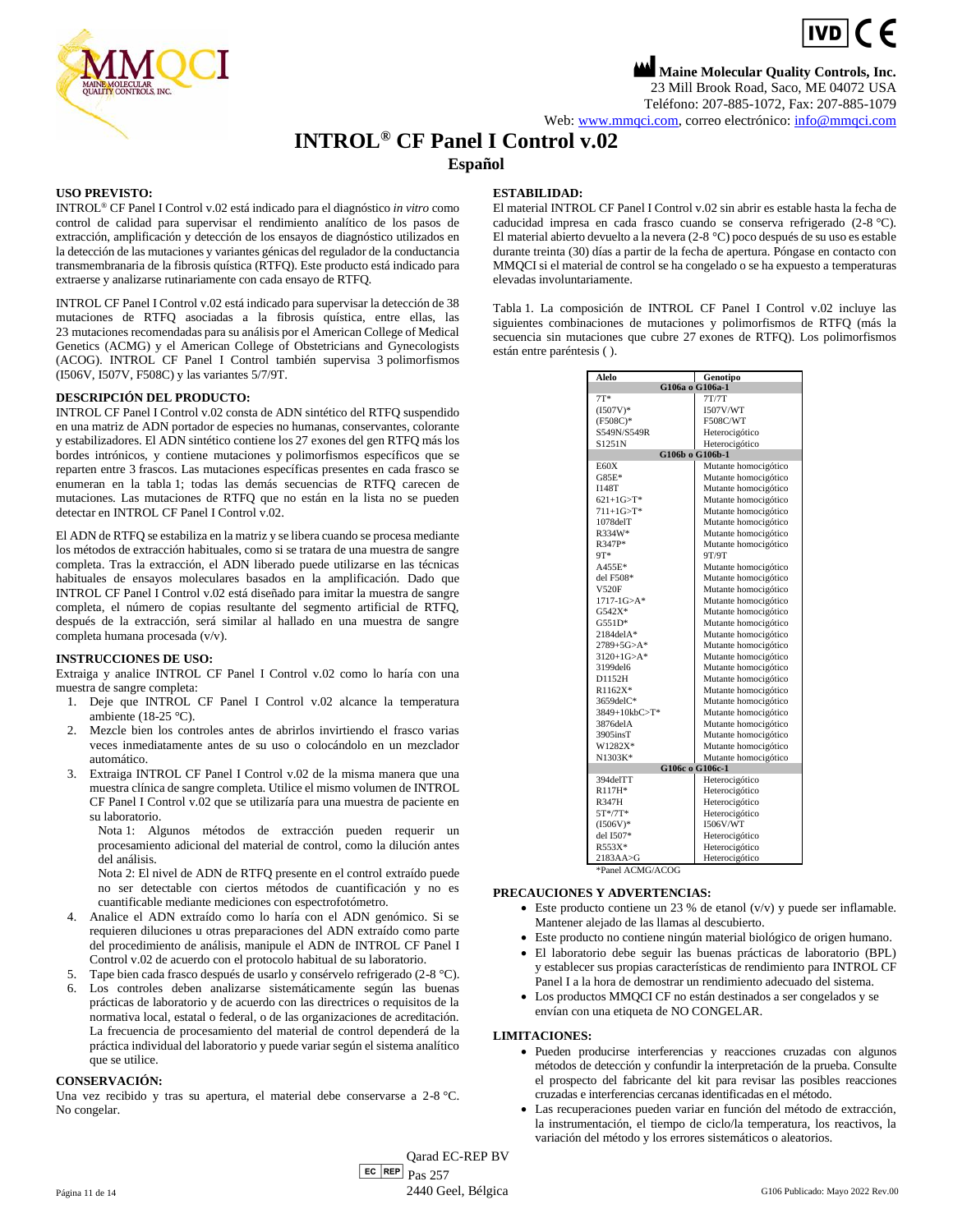

**Maine Molecular Quality Controls, Inc.** 23 Mill Brook Road, Saco, ME 04072 USA Teléfono: 207-885-1072, Fax: 207-885-1079

Web[: www.mmqci.com,](file://///FS1/Common/Company/CE%20Marking/G106ac/Translation/Translation%20Recieved%200.5.12.2022/www.mmqci.com) correo electrónico[: info@mmqci.com](mailto:info@mmqci.com)

## **INTROL® CF Panel I Control v.02**

## **Español**

### **CARACTERÍSTICAS DE RENDIMIENTO:**

Todos los productos INTROL CF Panel I Control v.02 se analizan mediante un método de detección de mutaciones de RTFQ con aprobación de la FDA antes de su comercialización. Todas las mutaciones que no se analizan con el método con aprobación de la FDA se secuencian de forma bidireccional antes de que el producto salga a la venta. Se deben detectar todas las mutaciones.

#### Evaluación clínica: centros externos:

El estudio clínico realizado en los centros externos evaluó la reproducibilidad del material de INTROL CF Panel I Control con respecto a los resultados dentro de una misma serie, entre series, entre centros, entre lotes y entre métodos.

Evaluación mediante diferentes métodos de extracción:

| N.º de métodos de extracción                    |          |
|-------------------------------------------------|----------|
| N.º de laboratorios                             | 134      |
| N.º de extracciones con éxito en el laboratorio | 129      |
| Porcentaje de éxito                             | $96\% *$ |

\*Cinco laboratorios no continuaron después de la extracción de ADN porque el método de cuantificación de ADN que utilizaban indicaba que no se había extraído/aislado ADN. Teniendo en cuenta que el nivel de ADN sintético del RTFQ presente en el control extraído puede no ser detectable con determinados métodos de cuantificación, existe la posibilidad de que las extracciones en estos 5 laboratorios hayan tenido éxito; sin embargo, esto no se pudo evaluar porque no se realizaron los ensayos.

El material de INTROL CF Panel I Control v.02 se ha analizado mediante ensayos de RTFQ en 10 centros externos, 8 de los cuales eran laboratorios clínicos que representaban al usuario previsto. Las muestras de 11 lotes de fabricación diferentes se analizaron en un mínimo de 3 centros externos al menos en 3 series distintas. Los resultados se resumen en la tabla 2.

Tabla 2. Evaluaciones de centros externos.

| Método                               | Centro         | $N°$ de<br>lotes        | $No$ de<br>series | <b>Total de</b><br><b>lecturas</b> | $%$ de<br><b>lecturas</b><br>correctas |
|--------------------------------------|----------------|-------------------------|-------------------|------------------------------------|----------------------------------------|
|                                      | $\mathbf{1}$   | 10                      | 9                 | 223                                | 100 %                                  |
|                                      | $\mathfrak{2}$ | 3                       | 9                 | 138                                | 100 %                                  |
| Tag-It <sup>TM</sup>                 | 3              | 1                       | 1                 | 6                                  | 100 %                                  |
|                                      | $\overline{4}$ | 1                       | 1                 | 7                                  | 100 %                                  |
|                                      | 5              | 1                       | 1                 | $\overline{4}$                     | 100 %                                  |
| eSensor®                             | 6              | 5                       | $\mathbf{1}$      | 30                                 | 100 %                                  |
|                                      | $\overline{7}$ | 5                       | 1                 | 38                                 | 100 %                                  |
| Otros métodos<br>de<br>amplificación | 8              | 3                       | 1                 | 31                                 | 100 %                                  |
|                                      | 9              | 1                       | $\overline{2}$    | 7                                  | 100 %                                  |
|                                      | 10             | 5                       | 40                | 649                                | 100 %                                  |
| 6 métodos                            |                | $11$ lotes <sup>1</sup> | 66<br>series      | 1133<br><b>lecturas</b>            | 100 %<br>correcto                      |

1 Cada frasco se procesa de forma independiente y tiene su propio número de lote.

INTROL CF Panel I Control v.02 está protegido por patentes. No se puede clonar, vender o transferir a otros laboratorios sin el consentimiento expreso por escrito del MMQCI.

#### Resultados previstos:

Los resultados previstos con INTROL CF Panel I Control v.02 utilizando un ensayo de RTFQ con aprobación de la FDA se presentan en la tabla 3.

Tabla 3. Resultados con INTROL CF Panel I Control v.02 utilizando un ensayo de RTFQ con aprobación de la FDA.

| Método  | Alelos correctamente         | Sin lectura             | No analizado         |
|---------|------------------------------|-------------------------|----------------------|
|         | identificados                | u otros                 | por ensayo           |
| Tag-It™ | Todos los alelos sin         | S549N: MIT <sup>1</sup> | S <sub>1251</sub> N. |
|         | mutaciones                   |                         | E60X.                |
|         | 7T, I507V, F508C,            |                         | $2143$ del $T$       |
|         | S549R, G85E, I148T,          |                         | 3199 del 6,          |
|         | $621+1G>T$ , $711+1G>T$ ,    |                         | D1152H,              |
|         | 1078delT, R334W,             |                         |                      |
|         | R347P, 9T, A455E,            |                         |                      |
|         | delF508, V520F,              |                         |                      |
|         | $1717+1$ G $>A$ , G $542X$ , |                         |                      |
|         | G551D, R560T,                |                         |                      |
|         | 1898+1G>A, 2184delA,         |                         |                      |
|         | $2789 + 5G > A$ .            |                         |                      |
|         | 3120+1G>A, R1162X,           |                         |                      |
|         | 3659delC,                    |                         |                      |
|         | 3849+10kbC>T,                |                         |                      |
|         | 3876delA, 3905insT,          |                         |                      |
|         | W1282X, N1303K,              |                         |                      |
|         | 394delTT, R117H,             |                         |                      |
|         | R347H, 5T/7T, I506,          |                         |                      |
|         | delI507, R553X,              |                         |                      |
|         | $2183AA \rightarrow G$       |                         |                      |

1 Detectado como mutante homocigótico.

#### **INFORMACIÓN PARA PEDIDOS:**

| Número de referencia:        | <b>G106ac</b>                        |
|------------------------------|--------------------------------------|
| <b>CONT</b> El kit contiene: | 3 frascos de 2 ml                    |
|                              | 1 de cada G106a, G106b y G106c       |
| Número de referencia:        | G106ac-1                             |
| <b>CONT</b> El kit contiene: | 3 frascos de 1 ml                    |
|                              | 1 de cada G106a-1, G106b-1 y G106c-1 |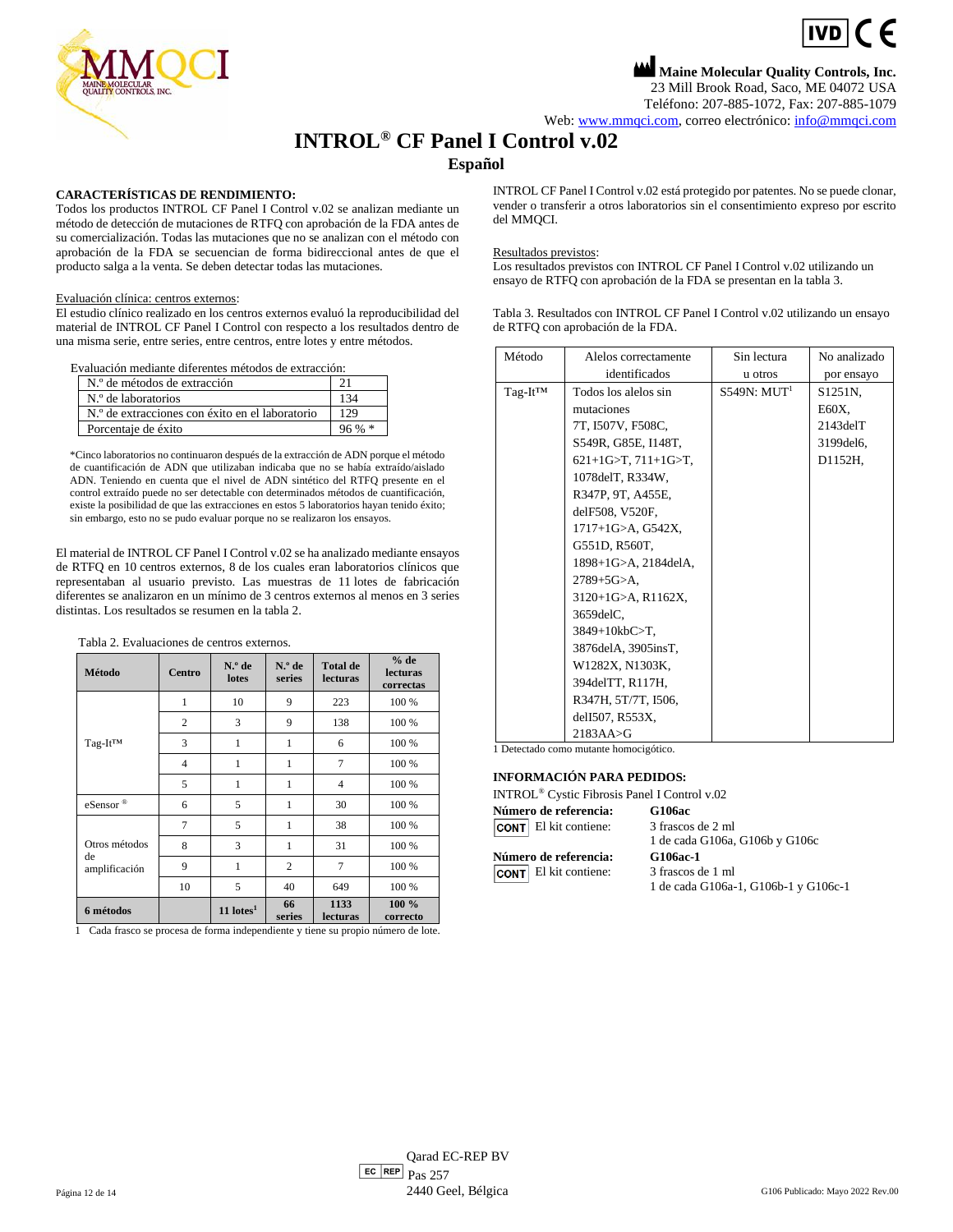

**Maine Molecular Quality Controls, Inc.** 23 Mill Brook Road, Saco, ME 04072 USA Telefoon: 207-885-1072, FAX: 207-885-1079 Website[: www.mmqci.com,](file://///FS1/Common/Company/CE%20Marking/G106ac/Translation/Translation%20Recieved%200.5.12.2022/www.mmqci.com) E-mail[: info@mmqci.com](mailto:info@mmqci.com)

## **INTROL® CF Panel I Control v.02**

**Nederlands**

#### **BEOOGD GEBRUIK:**

INTROL® CF Panel I Control v.02 is bedoeld voor *in-vitro* diagnostisch gebruik als kwaliteitscontrole om de analytische prestaties te volgen van de extractie-, amplificatie- en detectiestappen van diagnostische assays die worden gebruikt voor de detectie van mutaties en varianten van het Cystic Fibrosis Transmembrane Conductance Regulator (CFTR)-gen. Dit product is bedoeld om routinematig te worden geëxtraheerd en geanalyseerd bij elke CFTR-testrun.

INTROL CF Panel I Control v.02 is ontworpen om de opsporing te controleren van 38 CFTR-mutaties die in verband worden gebracht met taaislijmziekte, waaronder de 23 mutaties die worden aanbevolen voor het testen door het American College of Medical Genetics (ACMG) en het American College of Obstetricians and Gynecologists (ACOG). INTROL CF Panel I Control controleert ook 3 polymorfismen (I506V, I507V, F508C) en de 5/7/9T-varianten.

#### **PRODUCTBESCHRIJVING:**

INTROL CF Panel I Control v.02 bestaat uit synthetisch CFTR-DNA gesuspendeerd in een matrix van DNA-drager van niet-menselijke soorten, conserveringsmiddelen, kleurstof en stabilisatoren. Het synthetische DNA bevat alle 27 exonen van het CFTR-gen plus introngrenzen, en bevat specifieke mutaties en polymorfismen die over 3 flessen zijn verdeeld. De specifieke mutaties in elk flesje zijn vermeld in tabel 1; alle andere CFTR-sequenties zijn wild-type. CFTRmutaties die niet in de lijst zijn opgenomen, kunnen niet worden opgespoord in INTROL CF Panel I Control v.02.

Het CFTR-DNA wordt in de matrix gestabiliseerd en komt vrij wanneer het met de gebruikelijke extractiemethoden wordt verwerkt, alsof het om een volbloedmonster gaat. Na extractie kan het vrijgekomen DNA worden gebruikt in gangbare, op amplificatie gebaseerde moleculaire analysetechnieken. Omdat INTROL CF Panel I Control v.02 is ontworpen om het hele bloedmonster na te bootsen, zal het resulterende aantal kopieën van het kunstmatige CFTR-segment na extractie vergelijkbaar zijn met dat in een verwerkt menselijk volbloedmonster  $(v/v)$ .

#### **GEBRUIKSAANWIJZING:**

Voer de extractie en analyse van INTROL CF Panel I Control v.02 uit zoals bij een volbloedmonster:

- 1. Laat INTROL CF Panel I Control v.02 op kamertemperatuur komen  $(18-25 °C)$ .
- 2. Meng de controles grondig vóór het openen door de fles onmiddellijk vóór gebruik enkele malen om te keren of door ze op een automatische mixer te plaatsen.
- 3. Voer de extractie van INTROL CF Panel I Control v.02 op dezelfde manier uit als een klinisch volbloedmonster. Gebruik hetzelfde volume INTROL CF Panel I Control v.02 als voor een patiëntenmonster in uw laboratorium. Opmerking 1: Bepaalde extractiemethoden kunnen een bijkomende verwerking van het controlemateriaal vereisen , zoals een verdunning vóór de analyse.

Opmerking 2: Het niveau van CFTR-DNA aanwezig in de geëxtraheerde controle is mogelijk niet aantoonbaar met bepaalde kwantificatiemethoden en is niet kwantificeerbaar met metingen van de spectrofotometer.

- 4. Analyseer het geëxtraheerde DNA zoals u genomisch DNA zou analyseren. Indien verdunningen of andere bereidingen van het geëxtraheerde DNA nodig zijn als onderdeel van de testprocedure, behandel dan het INTROL CF Panel I Control v.02-DNA volgens uw standaard laboratoriumprotocol.
- 5. Na gebruik elke fles goed afsluiten en gekoeld bewaren (2-8 °C).
- 6. Controles moeten routinematig worden uitgevoerd als onderdeel van de goede laboratoriumpraktijken (GLP) en volgens de richtlijnen of voorschriften van plaatselijke, provinciale en/of nationale verordeningen of accrediterende organisaties. De frequentie waarmee het controlemateriaal moet worden gebruikt, hangt af van de praktijk in het laboratorium en kan variëren naar gelang van het gebruikte analytische systeem.

#### **OPSLAG:**

Na ontvangst en na opening dient het materiaal te worden bewaard bij 2-8 °C. Niet invriezen.

#### **STABILITEIT:**

Ongeopend INTROL CF Panel I Control v.02-materiaal is stabiel tot de houdbaarheidsdatum die op elke fles staat afgedrukt, indien gekoeld bewaard (2-8 °C). Geopend materiaal dat kort na gebruik weer in de koelkast (2-8 °C) wordt bewaard, is vanaf de datum van opening dertig (30) dagen houdbaar. Neem contact op met MMQCI als het controlemateriaal per ongeluk bevroren of aan hoge temperaturen blootgesteld is geweest.

Tabel 1. Samenstelling van INTROL CF Panel I Control v.02 bevat de volgende combinaties van CFTR-mutaties en -polymorfismen (plus wild-type sequentie voor 27 CFTR-exonen). Polymorfismen staan tussen haakjes ( ).

| Allel                  | Genotype          |  |  |
|------------------------|-------------------|--|--|
| G106a of G106a-1       |                   |  |  |
| $7T*$                  | 7T/7T             |  |  |
| $(I507V)$ *            | 1507V / WT        |  |  |
| $(F508C)^*$            | F508C / WT        |  |  |
| S549N/S549R            | Heterozygoot      |  |  |
| S1251N                 | Heterozygoot      |  |  |
| G106b of G106b-1       |                   |  |  |
| E60X                   | Homozygoot mutant |  |  |
| $G85E*$                | Homozygoot mutant |  |  |
| <b>I148T</b>           | Homozygoot mutant |  |  |
| $621+1G > T^*$         | Homozygoot mutant |  |  |
| $711+1G > T^*$         | Homozygoot mutant |  |  |
| $1078$ del $T$         | Homozygoot mutant |  |  |
| R334W*                 | Homozygoot mutant |  |  |
| R347P*                 | Homozygoot mutant |  |  |
| 9T*                    | 9T/9T             |  |  |
| A455E*                 | Homozygoot mutant |  |  |
| del F508*              | Homozygoot mutant |  |  |
| V520F                  | Homozygoot mutant |  |  |
| $1717 - 1G > A^*$      | Homozygoot mutant |  |  |
| $G542X*$               | Homozygoot mutant |  |  |
| $G551D*$               | Homozygoot mutant |  |  |
| $2184$ del $A*$        | Homozygoot mutant |  |  |
| $2789 + 5G > A^*$      | Homozygoot mutant |  |  |
| $3120+1G > A^*$        | Homozygoot mutant |  |  |
| 3199del6               | Homozygoot mutant |  |  |
| D1152H                 | Homozygoot mutant |  |  |
| R1162X*                | Homozygoot mutant |  |  |
| 3659delC*              | Homozygoot mutant |  |  |
| 3849+10kbC>T*          | Homozygoot mutant |  |  |
| 3876del A              | Homozygoot mutant |  |  |
| 3905insT               | Homozygoot mutant |  |  |
| W1282X*                | Homozygoot mutant |  |  |
| N1303K*                | Homozygoot mutant |  |  |
|                        | G106c of G106c-1  |  |  |
| 394delTT               | Heterozygoot      |  |  |
| R117H*                 | Heterozygoot      |  |  |
| <b>R347H</b>           | Heterozygoot      |  |  |
| $5T*/7T*$              | Heterozygoot      |  |  |
| $(1506V)^*$            | 1506V / WT        |  |  |
| del I507*              | Heterozygoot      |  |  |
| $R553X*$               | Heterozygoot      |  |  |
| $2183AA \rightarrow G$ | Heterozygoot      |  |  |

\*ACMG-/ACOG-panel

#### **VOORZORGSMAATREGELEN EN WAARSCHUWINGEN:**

- Dit product bevat 23% ethanol (v/v) en kan ontvlambaar zijn. Verwijderd houden van open vuur.
- Dit product bevat geen biologisch materiaal van menselijke oorsprong.
- Het laboratorium moet de goede laboratoriumpraktijken (GLP) volgen en zijn eigen prestatiekenmerken voor INTROL CF Panel I vaststellen bij het aantonen van adequate systeemprestaties.
- CF-producten van MMQCI zijn niet bedoeld om te worden ingevroren en worden verzonden met een etiket NIET INVRIEZEN.

#### **BEPERKINGEN:**

- Bij sommige detectiemethoden kunnen interferenties en kruisreacties optreden die de interpretatie van de test kunnen beïnvloeden. Raadpleeg de bijsluiter van de kit voor een overzicht van mogelijke kruisreacties en interferenties met naburige mutaties die in de methode zijn geïdentificeerd.
- De terugwinningen kunnen afhangen van de extractiemethode, instrumentatie, cyclustijd/temperatuur, reagentia, methodevariatie, en systematische of toevallige fouten.

 $E<sub>C</sub>$  REP  $Pas 257$ Qarad EC-REP BV Pagina 13 van 14 2440 Geel, Belgium G106 Datum van uitgifte: Mei 2022 Herz.00